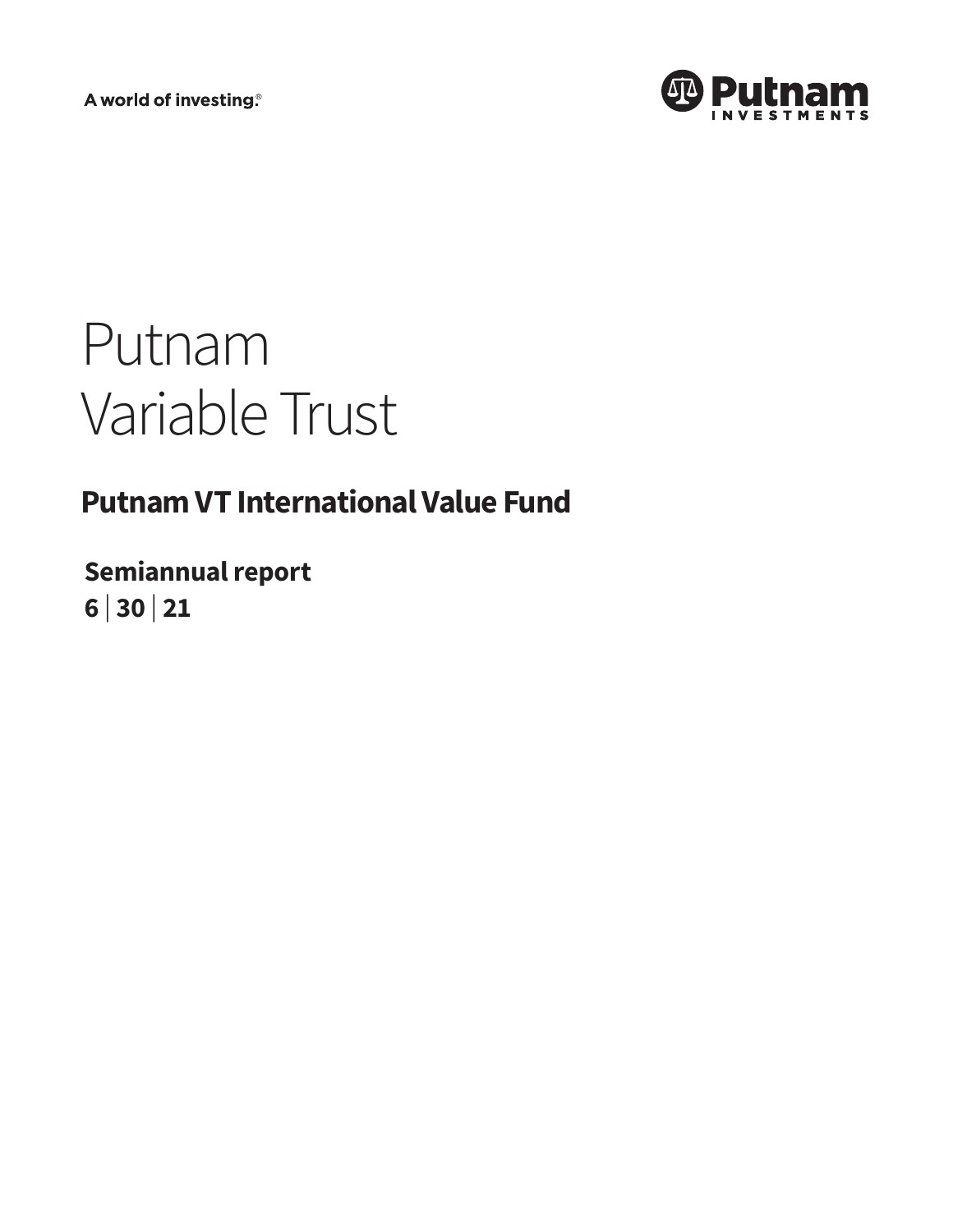# **Message from the Trustees**

August 9, 2021

Dear Shareholder:

The U.S. economy is much improved from a year ago, or even six months ago. Gross domestic product is growing at a pre-pandemic pace. Stock prices are high and interest rates are low. More and more workers are finding jobs, with millions still open. At the same time, vaccinations in many areas have not yet reached enough people to stop the spread of Covid-19. U.S. and global infection rates have recently risen.

While it is too soon to declare the pandemic over, it is worth taking stock of the economy's transition. Some changes accelerated by the pandemic could be lasting. Dynamic, well-managed companies have adapted to seize new, more sustainable growth opportunities.

An active investment philosophy is well suited to this time. Putnam's research teams are analyzing the fundamentals of what has stayed the same and what has changed to uncover valuable investment insights or potential risks.

Thank you for investing with Putnam.

Respectfully yours,

**Robert L. Reynolds** President and Chief Executive Officer Putnam Investments

**Kenneth R. Leibler** Chair, Board of Trustees

*The views expressed in this report are exclusively those of Putnam Management and are subject to change. They are not meant as investment advice. Please note that the holdings discussed in this report may not have been held by the fund for the entire period. Portfolio composition is subject to review in accordance with the fund's investment strategy and may vary in the future.*

**Consider these risks before investing:** International investing involves currency, economic, and political risks. Emerging-market securities carry illiquidity and volatility risks. Because the fund currently invests, and may in the future invest, significantly in European companies, the fund is particularly susceptible to economic, political, regulatory, or other events or conditions affecting issuers in Europe. Investments in small and/or midsize companies increase the risk of greater price fluctuations. Value stocks may fail to rebound, and the market may not favor value-style investing. The value of investments in the fund's portfolio may fall or fail to rise over extended periods of time for a variety of reasons, including general economic, political, or financial market conditions; investor sentiment and market perceptions; government actions; geopolitical events or changes; and factors related to a specific issuer, geography, industry, or sector. These and other factors may lead to increased volatility and reduced liquidity in the fund's portfolio holdings. From time to time, the fund may invest a significant portion of its assets in companies in one or more related industries or sectors, which would make the fund more vulnerable to adverse developments affecting those industries or sectors. Risks associated with derivatives include increased investment exposure (which may be considered leverage) and, in the case of over-the-counter instruments, the potential inability to terminate or sell derivatives positions, and the potential failure of the other party to the instrument to meet its obligations. Our investment techniques, analyses, and judgments may not produce the outcome we intend. The investments we select for the fund may not perform as well as other securities that we do not select for the fund. We, or the fund's other service providers, may experience disruptions or operating errors that could have a negative effect on the fund. You can lose money by investing in the fund.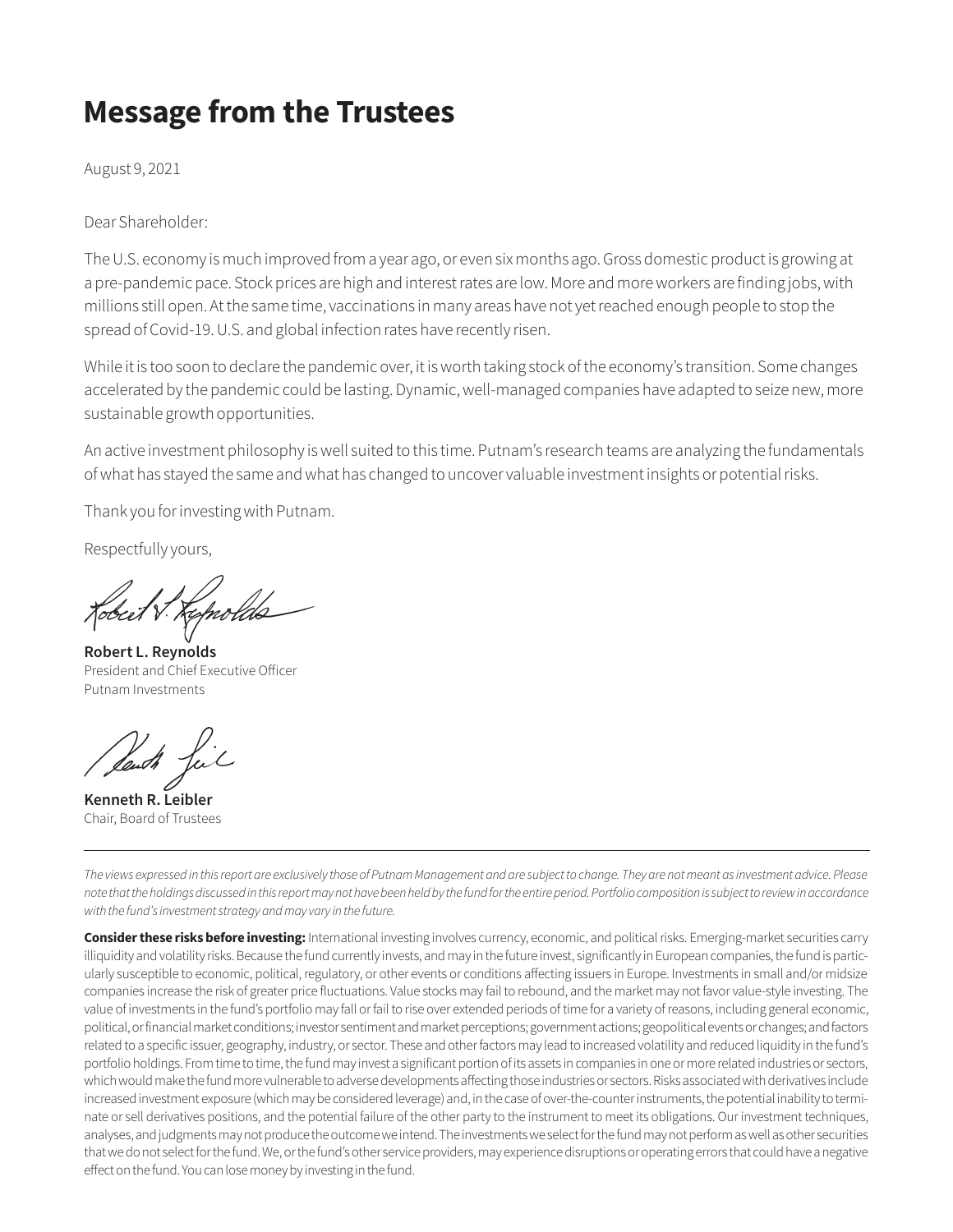#### **Investment objective**

Capital growth with current income as its secondary objective

**Net asset value** June 30, 2021

| Class IA: \$11.28 | $\vert$ Class IB: $$11.15$ |
|-------------------|----------------------------|
|                   |                            |

#### **Total return at net asset value**

| (as of 6/30/21) | Class IA shares* | Class IB shares <sup>t</sup> | <b>MSCI FAFF Value</b><br>Index (ND) |
|-----------------|------------------|------------------------------|--------------------------------------|
| 6 months        | 12.88%           | 12.71%                       | 10.68%                               |
| 1 year          | 38.92            | 38.59                        | 33.50                                |
| 5 years         | 55.72            | 53.82                        | 45.67                                |
| Annualized      | 9.26             | 8.99                         | 7.81                                 |
| 10 years        | 61.07            | 57.08                        | 46.06                                |
| Annualized      | 4.88             | 4.62                         | 3.86                                 |
| l ife           | 279.29           | 258.94                       | 243.37                               |
| Annualized      | 5.59             | 5.36                         | 5.18                                 |

For a portion of the periods, the fund had expense limitations, without which returns would have been lower.

\*Class inception date: January 2, 1997.

#### †Class inception date: April 6, 1998.

The MSCI EAFE Value Index (ND) is an unmanaged index that measures the performance of equity securities representing the value style in countries within Europe, Australasia, and the Far East. Calculated with net dividends (ND), this total return index reflects the reinvestment of dividends after the deduction of withholding taxes, using a tax rate applicable to non-resident institutional investors who do not benefit from double taxation treaties.

**Data represent past performance. Past performance does not guarantee future results. More recent returns may be less or more than those shown. Investment return and principal value will fluctuate, and you may have a gain or a loss when you sell your shares. Performance information does not reflect any deduction for taxes a shareholder may owe on fund distributions or on the redemption of fund shares. All total return figures are at net asset value and exclude contract charges and expenses, which are added to the variable annuity contracts to determine total return at unit value. Had these charges and expenses been reflected, performance would have been lower. Performance of class IB shares before their inception is derived from the historical performance of class IA shares, adjusted to reflect the higher operating expenses applicable to such shares. For more recent performance, contact your variable annuity provider who can provide you with performance that reflects the charges and expenses at your contract level.**

#### **Portfolio composition**



Allocations are shown as a percentage of the fund's net assets. Cash and net other assets, if any, represent the market value weights of cash, derivatives, short-term securities, and other unclassified assets in the portfolio. Summary information may differ from the information in the portfolio schedule notes included in the financial statements due to the inclusion of derivative securities, any interest accruals, the exclusion of as-of trades, if any, and rounding. Holdings and allocations may vary over time.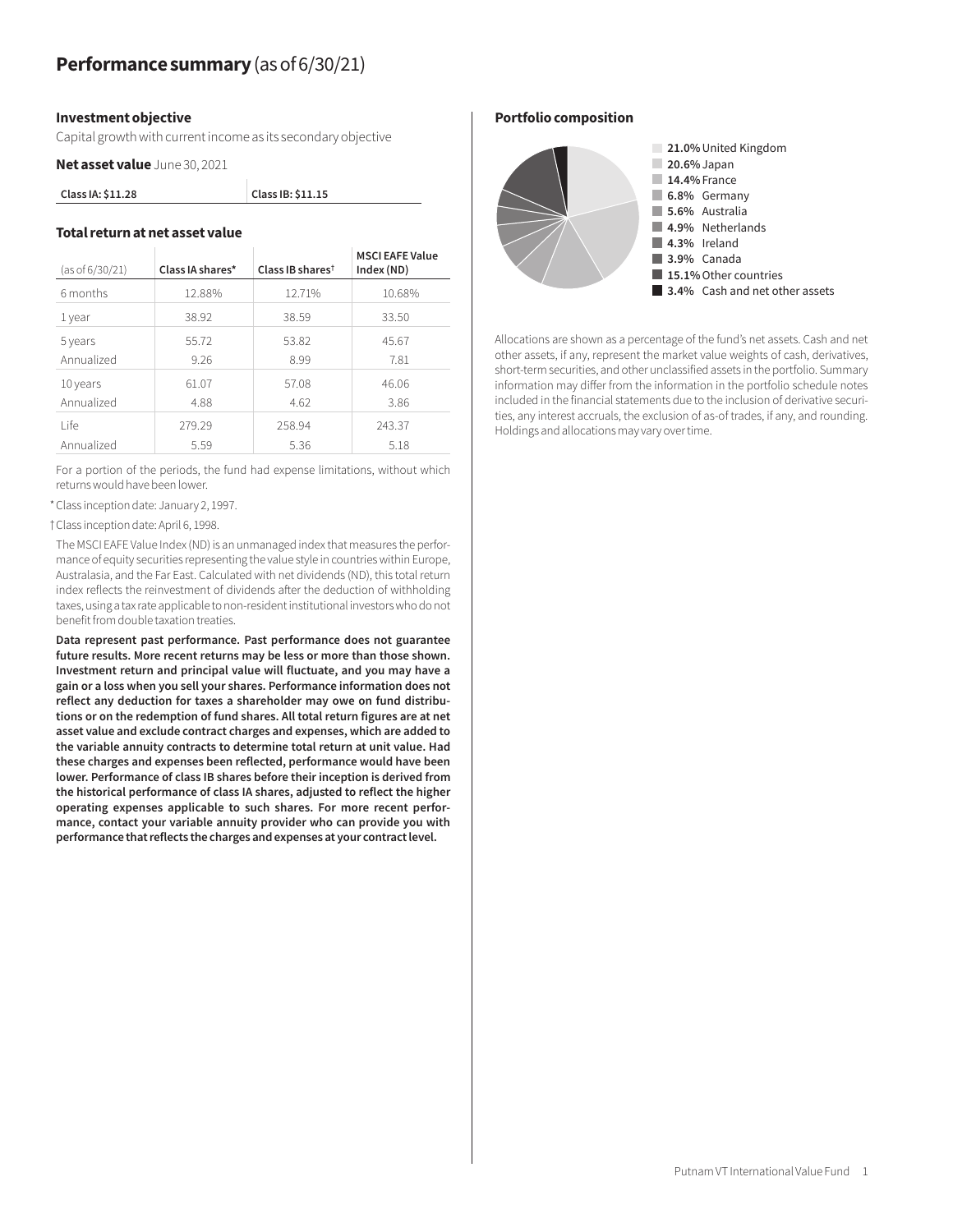# **Understanding your fund's expenses**

*As an investor in a variable annuity product that invests in a registered investment company, you pay ongoing expenses, such as management fees, distribution fees (12b-1 fees), and other expenses. Using the following information, you can estimate how these expenses affect your investment and compare them with the expenses of other funds. You may also pay one-time transaction expenses, which are not shown in this section and would result in higher total expenses. Charges and*  expenses at the insurance company separate account level are not *reflected. For more information, see your fund's prospectus or talk to your financial representative.*

#### **Review your fund's expenses**

The two left-hand columns of the Expenses per \$1,000 table show the expenses you would have paid on a \$1,000 investment in your fund from  $1/1/21$  to  $6/30/21$ . They also show how much a \$1,000 investment would be worth at the close of the period, *assuming actual returns and expenses.* To estimate the ongoing expenses you paid over the period, divide your account value by \$1,000, then multiply the result by the number in the first line for the class of shares you own.

#### **Compare your fund's expenses with those of other funds**

The two right-hand columns of the Expenses per \$1,000 table show your fund's expenses based on a \$1,000 investment, *assuming a hypothetical 5% annualized return.* You can use this information to compare the ongoing expenses (but not transaction expenses or total costs) of investing in the fund with those of other funds. All shareholder reports of mutual funds and funds serving as variable annuity vehicles will provide this information to help you make this comparison. Please note that you cannot use this information to estimate your actual ending account balance and expenses paid during the period.

#### **Expense ratios**

|                                                                       | Class IA | Class IB |
|-----------------------------------------------------------------------|----------|----------|
| Total annual operating expenses for the fiscal<br>year ended 12/31/20 | 0.94%    | 119%     |
| Annualized expense ratio for the six-month<br>period ended 6/30/21    | 0.89%    | 1 14%    |

Fiscal year expense information in this table is taken from the most recent prospectus, is subject to change, and may differ from that shown for the annualized expense ratio and in the financial highlights of this report.

Expenses are shown as a percentage of average net assets.

#### **Expenses per \$1,000**

|                                     | Expenses and value for a<br>\$1,000 investment, assuming<br>actual returns for the<br>6 months ended 6/30/21 |            | Expenses and value for a<br>return for the 6 months<br>ended 6/30/21 | \$1,000 investment, assuming<br>a hypothetical 5% annualized |
|-------------------------------------|--------------------------------------------------------------------------------------------------------------|------------|----------------------------------------------------------------------|--------------------------------------------------------------|
|                                     | Class IA                                                                                                     | Class IB   | Class IA                                                             | Class IB                                                     |
| Expenses paid<br>per \$1,000*†      | \$4.70                                                                                                       | \$6.01     | \$4.46                                                               | \$5.71                                                       |
| Ending value<br>(after<br>expenses) | \$1,128.80                                                                                                   | \$1,127.10 | \$1,020.38                                                           | \$1,019.14                                                   |

\*Expenses for each share class are calculated using the fund's annualized expense ratio for each class, which represents the ongoing expenses as a percentage of average net assets for the six months ended 6/30/21. The expense ratio may differ for each share class.

†Expenses based on actual returns are calculated by multiplying the expense ratio by the average account value for the period; then multiplying the result by the number of days in the period (181); and then dividing that result by the number of days in the year (365). Expenses based on a hypothetical 5% return are calculated by multiplying the expense ratio by the average account value for the six-month period; then multiplying the result by the number of days in the six-month period (181); and then dividing that result by the number of days in the year (365).

### **Your fund's managers**



Portfolio Manager **Darren A. Jaroch, CFA,** joined Putnam in 1999 and has been in the investment industry since 1996.

Lauren B. DeMore, CFA, is Assistant Portfolio Manager of the fund.

Your fund's managers also manage other accounts advised by Putnam Management or an affiliate, including retail mutual fund counterparts to the funds in Putnam Variable Trust.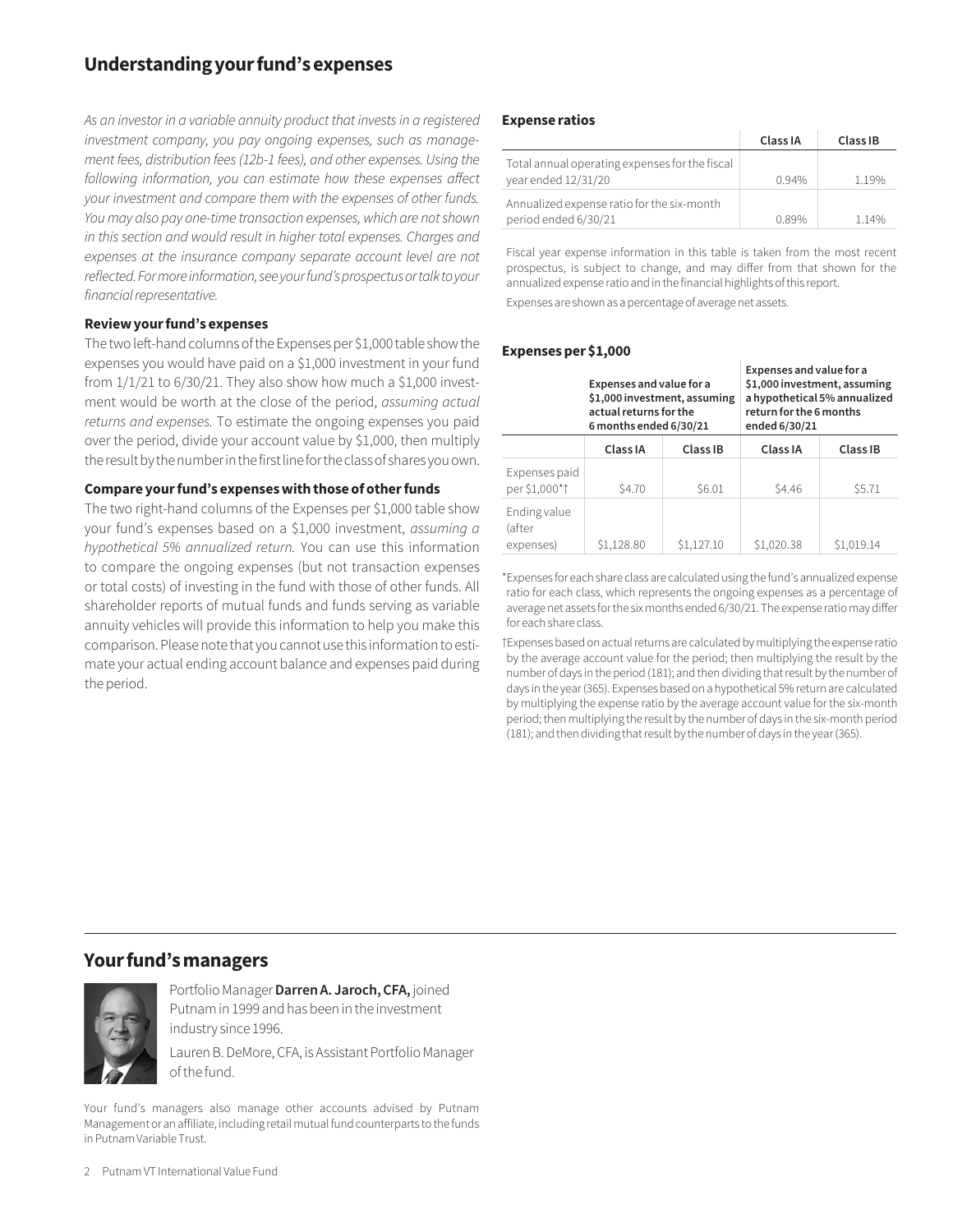# **The fund's portfolio** 6/30/21 (Unaudited) **COMMON STOCKS (96.6%)**\* *cont.* Shares Value

| COMMON STOCKS (96.6%)*                                                   | <b>Shares</b>    | Value              |
|--------------------------------------------------------------------------|------------------|--------------------|
| Aerospace and defense (0.7%)                                             |                  |                    |
| BAE Systems PLC (United Kingdom)                                         | 76,104           | \$549,534          |
| Air freight and logistics (1.9%)                                         |                  | 549,534            |
| Deutsche Post AG (Germany)                                               | 22,527           | 1,532,166          |
|                                                                          |                  | 1,532,166          |
| Airlines (1.0%)                                                          |                  |                    |
| Qantas Airways, Ltd. (voting rights) (Australia) †                       | 241,087          | 842,543<br>842,543 |
| Auto components (1.5%)                                                   |                  |                    |
| Magna International, Inc. (Canada)                                       | 13,313           | 1,232,602          |
| Automobiles (1.3%)                                                       |                  | 1,232,602          |
| Yamaha Motor Co., Ltd. (Japan)                                           | 39,400           | 1,071,047          |
|                                                                          |                  | 1,071,047          |
| Banks (16.4%)<br>AIB Group PLC (Ireland) †                               | 396,254          | 1,021,002          |
| Australia & New Zealand Banking Group, Ltd.                              |                  |                    |
| (Australia)                                                              | 92,788           | 1,958,856          |
| BNP Paribas SA (France)                                                  | 23,846           | 1,494,920          |
| CaixaBank SA (Spain)                                                     | 164,568          | 506,184            |
| DBS Group Holdings, Ltd. (Singapore)                                     | 33,804           | 749,384            |
| DNB ASA (Norway)                                                         | 38,824           | 845,907            |
| Hana Financial Group, Inc. (South Korea)                                 | 32,505           | 1,329,179          |
| ING Groep NV (Netherlands)                                               | 202,761          | 2,678,322          |
| Lloyds Banking Group PLC (United Kingdom)                                | 575,304          | 371,567            |
| Mizuho Financial Group, Inc. (Japan)                                     | 40,380           | 577,013            |
| Skandinaviska Enskilda Banken AB (Sweden)                                | 16,236           | 209,730            |
| Sumitomo Mitsui Financial Group, Inc. (Japan)                            | 48,200           | 1,661,695          |
|                                                                          |                  | 13,403,759         |
| Beverages (2.5%)                                                         |                  |                    |
| Asahi Group Holdings, Ltd. (Japan)<br>Coca-Cola Europacific Partners PLC | 18,500           | 864,427            |
| (United Kingdom)                                                         | 20,200           | 1,198,264          |
|                                                                          |                  | 2,062,691          |
| Building products (1.2%)                                                 |                  |                    |
| Compagnie De Saint-Gobain (France)                                       | 15,062           | 991,932            |
| Capital markets (2.5%)                                                   |                  | 991,932            |
| Quilter PLC (United Kingdom)                                             | 438,918          | 903,143            |
| UBS Group AG (Switzerland)                                               | 72,810           | 1,114,282          |
| Chemicals (1.0%)                                                         |                  | 2,017,425          |
| LANXESS AG (Germany)                                                     | 12,064           | 827,109            |
|                                                                          |                  | 827,109            |
| Construction and engineering (2.6%)                                      |                  |                    |
| Vinci SA (France)                                                        | 19,798           | 2,112,559          |
| Construction materials (1.3%)                                            |                  | 2,112,559          |
| CRH PLC (Ireland)                                                        | 21,045           | 1,060,550          |
|                                                                          |                  | 1,060,550          |
| Diversified financial services (2.2%)<br>Eurazeo SA (France)             |                  | 983,953            |
| ORIX Corp. (Japan)                                                       | 11,290<br>49,200 | 830,149            |
|                                                                          |                  | 1,814,102          |
| Diversified telecommunication services (3.4%)                            |                  |                    |
| BCE, Inc. (Canada)                                                       | 15,600           | 769,303            |
| Nippon Telegraph & Telephone Corp. (Japan)                               | 58,600           | 1,526,781          |
| Telstra Corp., Ltd. (Australia)                                          | 180,011          | 507,597            |
| Electric utilities (2.2%)                                                |                  | 2,803,681          |
| Fortum OYJ (Finland)                                                     | 29,491           | 813,378            |
| SSE PLC (United Kingdom)                                                 | 49,482           | 1,027,069          |
|                                                                          |                  | 1,840,447          |

| common a rocha (au.o /u/ cunc                           |                   |                        |
|---------------------------------------------------------|-------------------|------------------------|
| Electrical equipment (0.2%)                             |                   |                        |
| Siemens Energy AG (Germany) †                           | 6,065             | \$182,810              |
| Food and staples retail (2.2%)                          |                   | 182,810                |
| Koninklijke Ahold Delhaize NV (Netherlands)             | 34,921            | 1,038,088              |
| Seven & i Holdings Co., Ltd. (Japan)                    | 15,900            | 758,111                |
|                                                         |                   | 1,796,199              |
| Food products (1.3%)<br>JDE Peet's BV (Netherlands) †   | 8,205             | 297,710                |
| Kerry Group PLC Class A (Ireland)                       | 5,501             | 768,387                |
|                                                         |                   | 1,066,097              |
| Health-care equipment and supplies (1.4%)               |                   |                        |
| Hoya Corp. (Japan)                                      | 8,700             | 1,153,526              |
| Hotels, restaurants, and leisure (1.5%)                 |                   | 1,153,526              |
| Compass Group PLC (United Kingdom) †                    | 28,042            | 590,391                |
| Dalata Hotel Group PLC (Ireland) †                      | 139,772           | 635,592                |
| Household durables (3.3%)                               |                   | 1,225,983              |
| Panasonic Corp. (Japan)                                 | 67,700            | 783,369                |
| Sony Group Corp. (Japan)                                | 19,500            | 1,898,308              |
|                                                         |                   | 2,681,677              |
| Industrial conglomerates (2.4%)<br>Siemens AG (Germany) | 12,256            | 1,941,840              |
|                                                         |                   | 1,941,840              |
| Insurance (8.9%)                                        |                   |                        |
| AIA Group, Ltd. (Hong Kong)                             | 173,600           | 2,157,619              |
| Allianz SE (Germany)                                    | 4,135             | 1,031,117              |
| AXA SA (France)<br>Prudential PLC (United Kingdom)      | 51,717            | 1,311,402              |
| QBE Insurance Group, Ltd. (Australia)                   | 75,724<br>159,069 | 1,438,728              |
|                                                         |                   | 1,287,180<br>7,226,046 |
| Machinery (2.2%)                                        |                   |                        |
| MinebeaMitsumi, Inc. (Japan)                            | 51,800            | 1,370,361              |
| NSK, Ltd. (Japan)                                       | 55,100            | 465,718                |
| Metals and mining (3.4%)                                |                   | 1,836,079              |
| Anglo American PLC (United Kingdom)                     | 36,888            | 1,465,755              |
| Rio Tinto PLC (United Kingdom)                          | 15,711            | 1,292,898              |
| Multi-utilities (1.9%)                                  |                   | 2,758,653              |
| Veolia Environnement SA (France)                        | 51,080            | 1,542,670              |
|                                                         |                   | 1,542,670              |
| Multiline retail (1.0%)                                 |                   |                        |
| Don Quijote Co., Ltd. (Japan)                           | 39,400            | 817,826<br>817,826     |
| Oil, gas, and consumable fuels (5.3%)                   |                   |                        |
| BP PLC (United Kingdom)                                 | 269,870           | 1,175,930              |
| Ovintiv, Inc.                                           | 14,500            | 457,014                |
| Royal Dutch Shell PLC Class B (United Kingdom)          | 33,359            | 645,576                |
| Suncor Energy, Inc. (Canada)                            | 48,331            | 1,157,589              |
| Thungela Resources, Ltd. (South Africa) †               | 3,689             | 10,154                 |
| TotalEnergies SA (France)                               | 18,589            | 841,009                |
| Personal products (1.2%)                                |                   | 4,287,272              |
| Unilever PLC (United Kingdom)                           | 16,111            | 943,050                |
| Pharmaceuticals (6.6%)                                  |                   | 943,050                |
| AstraZeneca PLC (United Kingdom)                        | 12,275            | 1,474,374              |
| Novartis AG (Switzerland)                               | 15,133            | 1,379,102              |
| Sanofi (France)                                         | 23,858            | 2,499,671              |
| Specialty retail (1.6%)                                 |                   | 5,353,147              |
| Kingfisher PLC (United Kingdom) †                       | 255,831           | 1,289,933              |
|                                                         |                   | 1,289,933              |
|                                                         |                   |                        |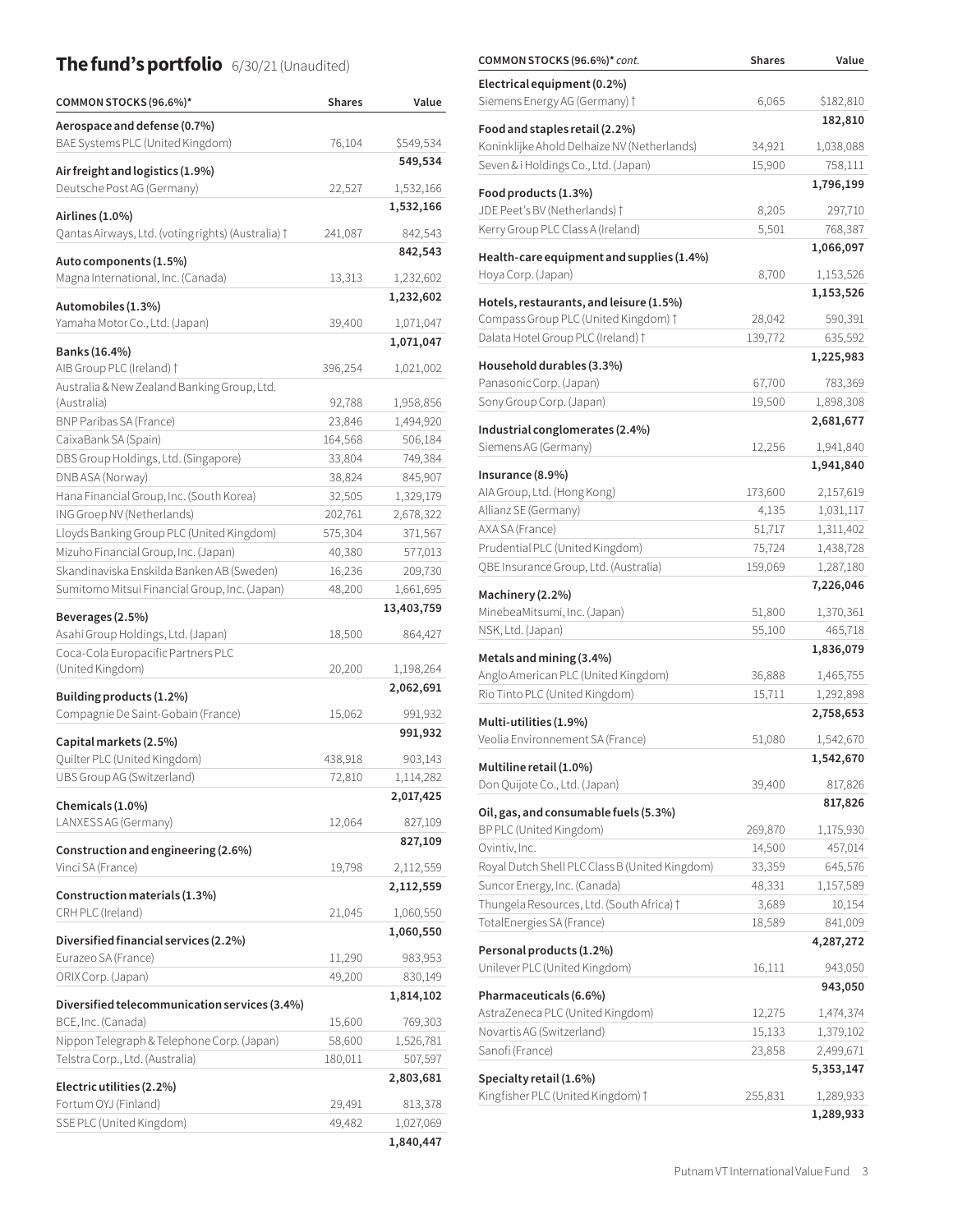| COMMON STOCKS (96.6%)* cont.                         | <b>Shares</b> | Value        |
|------------------------------------------------------|---------------|--------------|
| Technology hardware, storage, and peripherals (2.7%) |               |              |
| Lite-On Technology Corp. (Taiwan)                    | 363,000       | \$750,428    |
| Samsung Electronics Co., Ltd. (South Korea)          | 20,066        | 1,437,931    |
| Tobacco (0.9%)                                       |               | 2,188,359    |
| Imperial Brands PLC (United Kingdom)                 | 34,455        | 742,091      |
| Trading companies and distributors (3.9%)            |               | 742,091      |
| Ferguson PLC (United Kingdom)                        | 5,454         | 758,224      |
| ITOCHU Corp. (Japan)                                 | 27,900        | 803,637      |
| Mitsubishi Corp. (Japan)                             | 60,000        | 1,635,357    |
| Transportation infrastructure (0.7%)                 |               | 3,197,218    |
| Aena SME SA (Spain) †                                | 3,370         | 552,644      |
| Wireless telecommunication services (2.3%)           |               | 552,644      |
| KDDI Corp. (Japan)                                   | 18,200        | 567,649      |
| Vodafone Group PLC (United Kingdom)                  | 791,883       | 1,329,173    |
|                                                      |               | 1,896,822    |
| Total common stocks (cost \$67,701,527)              |               | \$78,842,089 |
| SHORT-TERM INVESTMENTS (3.3%)*                       | <b>Shares</b> | Value        |
| Putnam Short Term Investment Fund                    |               |              |
| Class P 0.09% L                                      | 2,689,757     | \$2,689,757  |
| Total short-term investments (cost \$2,689,757)      |               | \$2,689,757  |
| Total investments (cost \$70,391,284)                |               | \$81,531,846 |

#### **Notes to the fund's portfolio**

Unless noted otherwise, the notes to the fund's portfolio are for the close of the fund's reporting period, which ran from January 1, 2021 through June 30 2021 (the reporting period). Within the following notes to the portfolio, references to "Putnam Management" represent Putnam Investment Management, LLC, the fund's manager, an indirect wholly-owned subsidiary of Putnam Investments, LLC and references to "ASC 820" represent Accounting Standards Codification 820 *Fair Value Measurements and Disclosures*.

- \* Percentages indicated are based on net assets of \$81,626,977.
- † This security is non-income-producing.
- **<sup>L</sup>** Affiliated company (Note 5). The rate quoted in the security description is the annualized 7-day yield of the fund at the close of the reporting period.

At the close of the reporting period, the fund maintained liquid assets totaling \$297,033 to cover certain derivative contracts.

#### **DIVERSIFICATION BY COUNTRY**

Distribution of investments by country of risk at the close of the reporting period, excluding collateral received, if any (as a percentage of Portfolio Value):

| United Kingdom       | 21.1% | South Korea | 3.4%   |
|----------------------|-------|-------------|--------|
| Japan                | 20.6  | Switzerland | 3.1    |
| France               | 14.4  | Hong Kong   | 2.6    |
| Germany              | 6.8   | Spain       | 1.3    |
| Australia            | 5.6   | Norway      | 1.0    |
| Netherlands          | 4.9   | Finland     | 1.0    |
| Ireland              | 4.3   | Taiwan      | 0.9    |
| Canada               | 3.9   | Singapore   | 0.9    |
| <b>United States</b> | 3.9   | Other       | 0.3    |
|                      |       | Total       | 100.0% |

#### **FORWARD CURRENCY CONTRACTS at 6/30/21 (aggregate face value \$42,374,238) (Unaudited) Unrealized**

| Counterparty                | Currency             | Contract<br>type* | <b>Delivery</b><br>date | Value     | Aggregate<br>face value | appreciation/<br>(depreciation) |
|-----------------------------|----------------------|-------------------|-------------------------|-----------|-------------------------|---------------------------------|
| Bank of America N.A.        |                      |                   |                         |           |                         |                                 |
|                             | <b>British Pound</b> | Buy               | 9/15/21                 | \$830,118 | \$846,333               | \$(16, 215)                     |
|                             | Canadian Dollar      | Sell              | 7/21/21                 | 612,932   | 604,228                 | (8, 704)                        |
|                             | Euro                 | Sell              | 9/15/21                 | 830,101   | 853,497                 | 23,396                          |
|                             | Japanese Yen         | Buy               | 8/18/21                 | 380,026   | 386,780                 | (6, 754)                        |
|                             | Swedish Krona        | Buy               | 9/15/21                 | 130,458   | 135,143                 | (4,685)                         |
|                             | Swiss Franc          | Buy               | 9/15/21                 | 270,944   | 279,338                 | (8, 394)                        |
| <b>Barclays Bank PLC</b>    |                      |                   |                         |           |                         |                                 |
|                             | <b>British Pound</b> | Sell              | 9/15/21                 | 61,014    | 62,393                  | 1,379                           |
|                             | Canadian Dollar      | Sell              | 7/21/21                 | 185,945   | 183,341                 | (2,604)                         |
|                             | Euro                 | Buy               | 9/15/21                 | 68,284    | 70,212                  | (1,928)                         |
|                             | Hong Kong Dollar     | Buy               | 8/18/21                 | 588,140   | 588,009                 | 131                             |
|                             | Japanese Yen         | Buy               | 8/18/21                 | 199,723   | 203,281                 | (3, 558)                        |
| Citibank, N.A.              |                      |                   |                         |           |                         |                                 |
|                             | <b>British Pound</b> | Sell              | 9/15/21                 | 407,726   | 416,865                 | 9,139                           |
|                             | Canadian Dollar      | Sell              | 7/21/21                 | 1,153,746 | 1,137,104               | (16, 642)                       |
|                             | Danish Krone         | Buy               | 9/15/21                 | 580,455   | 596,524                 | (16,069)                        |
|                             | Euro                 | Sell              | 9/15/21                 | 1,988,561 | 2,045,011               | 56,450                          |
|                             | Japanese Yen         | Sell              | 8/18/21                 | 982,453   | 999,974                 | 17,521                          |
|                             | Swiss Franc          | Buy               | 9/15/21                 | 808,716   | 833,680                 | (24, 964)                       |
| Goldman Sachs International |                      |                   |                         |           |                         |                                 |
|                             | <b>British Pound</b> | Sell              | 9/15/21                 | 744,063   | 760,857                 | 16,794                          |
|                             | Canadian Dollar      | Buy               | 7/21/21                 | 273,875   | 269,971                 | 3,904                           |
|                             | Euro                 | Buy               | 9/15/21                 | 267,437   | 275,016                 | (7,579)                         |
|                             | Hong Kong Dollar     | Sell              | 8/18/21                 | 182,453   | 182,412                 | (41)                            |
|                             | Japanese Yen         | Buy               | 8/18/21                 | 1,546,658 | 1,574,620               | (27, 962)                       |
|                             | South Korean Won     | Sell              | 8/18/21                 | 212,369   | 211,880                 | (489)                           |
|                             |                      |                   |                         |           |                         |                                 |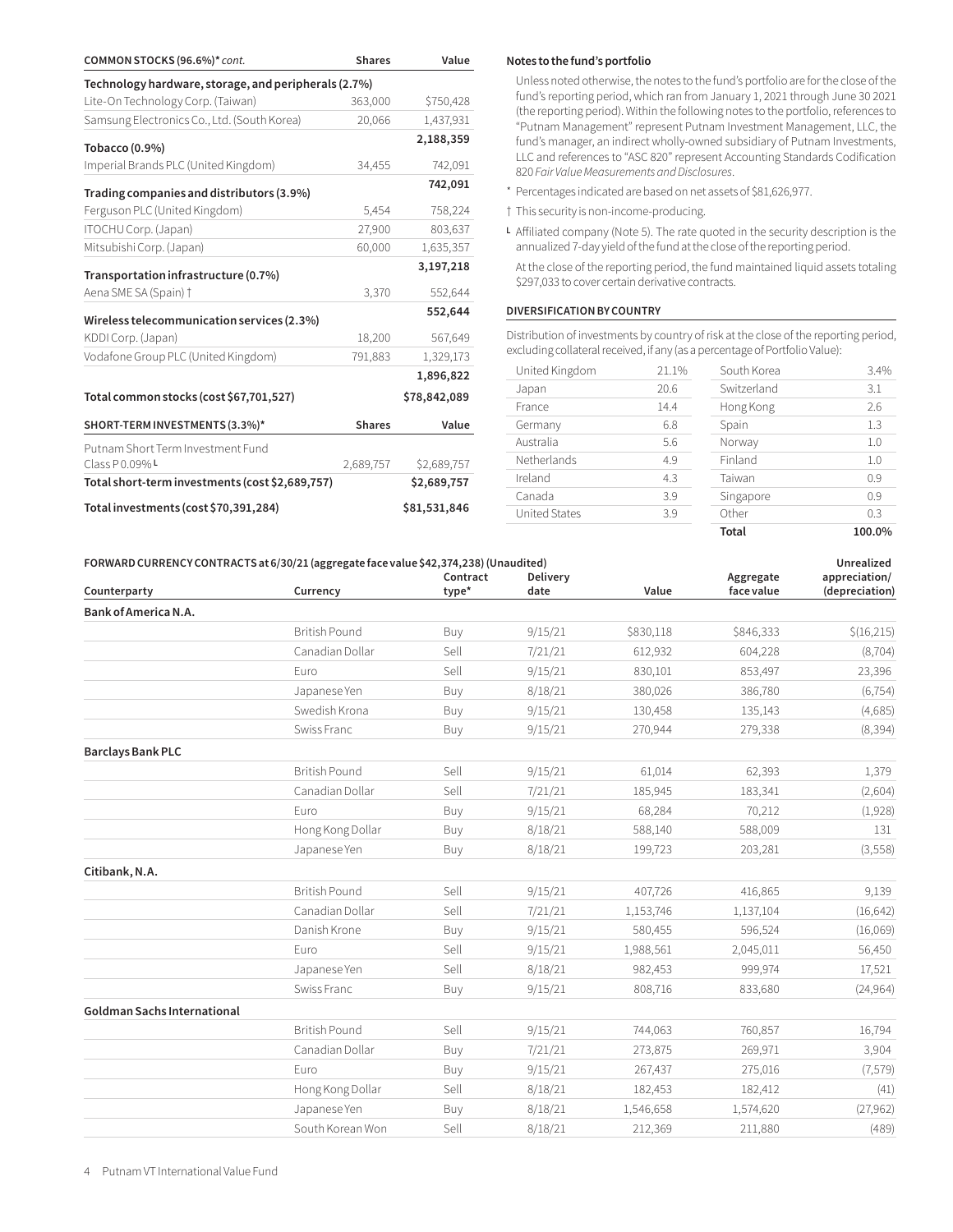| FORWARD CURRENCY CONTRACTS at 6/30/21 (aggregate face value \$42,374,238) (Unaudited) cont. |                      | Contract | <b>Delivery</b> |           | Aggregate  | Unrealized<br>appreciation/ |
|---------------------------------------------------------------------------------------------|----------------------|----------|-----------------|-----------|------------|-----------------------------|
| Counterparty                                                                                | Currency             | type*    | date            | Value     | face value | (depreciation)              |
| HSBC Bank USA, National Association                                                         |                      |          |                 |           |            |                             |
|                                                                                             | <b>British Pound</b> | Sell     | 9/15/21         | \$962,246 | \$983,896  | \$21,650                    |
|                                                                                             | Canadian Dollar      | Buy      | 7/21/21         | 204,257   | 201,358    | 2,899                       |
|                                                                                             | Euro                 | Buy      | 9/15/21         | 3,255,563 | 3,347,704  | (92, 141)                   |
|                                                                                             | Hong Kong Dollar     | Buy      | 8/18/21         | 45,855    | 45,844     | 11                          |
|                                                                                             | Japanese Yen         | Sell     | 8/18/21         | 427,956   | 435,557    | 7,601                       |
|                                                                                             | Swiss Franc          | Buy      | 9/15/21         | 61,942    | 63,856     | (1, 914)                    |
| JPMorgan Chase Bank N.A.                                                                    |                      |          |                 |           |            |                             |
|                                                                                             | Australian Dollar    | Buy      | 7/21/21         | 165,080   | 171,735    | (6,655)                     |
|                                                                                             | <b>British Pound</b> | Buy      | 9/15/21         | 1,616,240 | 1,652,689  | (36, 449)                   |
|                                                                                             | Canadian Dollar      | Sell     | 7/21/21         | 135,526   | 133,607    | (1, 919)                    |
|                                                                                             | Euro                 | Buy      | 9/15/21         | 928,074   | 954,444    | (26, 370)                   |
|                                                                                             | Japanese Yen         | Buy      | 8/18/21         | 454,331   | 462,679    | (8, 348)                    |
|                                                                                             | New Zealand Dollar   | Buy      | 7/21/21         | 178,868   | 180,353    | (1,485)                     |
|                                                                                             | Norwegian Krone      | Sell     | 9/15/21         | 143,701   | 149,513    | 5,812                       |
|                                                                                             | Singapore Dollar     | Buy      | 8/18/21         | 179,593   | 180,637    | (1,044)                     |
|                                                                                             | South Korean Won     | Sell     | 8/18/21         | 2,608,349 | 2,623,117  | 14,768                      |
| Morgan Stanley & Co. International PLC                                                      |                      |          |                 |           |            |                             |
|                                                                                             | <b>British Pound</b> | Sell     | 9/15/21         | 459,471   | 469,808    | 10,337                      |
|                                                                                             | Canadian Dollar      | Buy      | 7/21/21         | 352,852   | 347,805    | 5,047                       |
|                                                                                             | Euro                 | Buy      | 9/15/21         | 558,745   | 574,556    | (15, 811)                   |
|                                                                                             | Japanese Yen         | Buy      | 8/18/21         | 601,077   | 611,850    | (10, 773)                   |
| NatWest Markets PLC                                                                         |                      |          |                 |           |            |                             |
|                                                                                             | <b>British Pound</b> | Sell     | 9/15/21         | 1,209,206 | 1,236,557  | 27,351                      |
|                                                                                             | Euro                 | Sell     | 9/15/21         | 1,003,009 | 1,010,306  | 7,297                       |
|                                                                                             | Swedish Krona        | Buy      | 9/15/21         | 842,251   | 872,294    | (30,043)                    |
|                                                                                             | Swiss Franc          |          |                 |           |            | (40, 676)                   |
|                                                                                             |                      | Buy      | 9/15/21         | 2,114,704 | 2,155,380  |                             |
| State Street Bank and Trust Co.                                                             |                      |          |                 |           |            |                             |
|                                                                                             | Australian Dollar    | Buy      | 7/21/21         | 1,409,294 | 1,432,358  | (23,064)                    |
|                                                                                             | <b>British Pound</b> | Sell     | 9/15/21         | 2,093,973 | 2,131,387  | 37,414                      |
|                                                                                             | Canadian Dollar      | Sell     | 7/21/21         | 531,617   | 524,078    | (7,539)                     |
|                                                                                             | Euro                 | Buy      | 9/15/21         | 13,657    | 14,043     | (386)                       |
|                                                                                             | Hong Kong Dollar     | Sell     | 8/18/21         | 280,191   | 280,103    | (88)                        |
|                                                                                             | Israeli Shekel       | Buy      | 7/21/21         | 394,764   | 390,892    | 3,872                       |
|                                                                                             | Japanese Yen         | Buy      | 8/18/21         | 226,615   | 237,133    | (10, 518)                   |
| <b>Toronto-Dominion Bank</b>                                                                |                      |          |                 |           |            |                             |
|                                                                                             | Australian Dollar    | Buy      | 7/21/21         | 254,033   | 262,409    | (8,376)                     |
| <b>UBSAG</b>                                                                                |                      |          |                 |           |            |                             |
|                                                                                             | Australian Dollar    | Sell     | 7/21/21         | 305,335   | 315,557    | 10,222                      |
|                                                                                             | Canadian Dollar      | Sell     | 7/21/21         | 1,268,378 | 1,263,005  | (5, 373)                    |
|                                                                                             | Euro                 | Buy      | 9/15/21         | 1,234,107 | 1,268,822  | (34, 715)                   |
|                                                                                             | Hong Kong Dollar     | Buy      | 8/18/21         | 187,799   | 187,753    | 46                          |
|                                                                                             | Japanese Yen         | Buy      | 8/18/21         | 868,842   | 884,903    | (16,061)                    |
| WestPac Banking Corp.                                                                       |                      |          |                 |           |            |                             |
|                                                                                             | <b>British Pound</b> | Buy      | 9/15/21         | 249,451   | 255,075    | (5,624)                     |
|                                                                                             | Canadian Dollar      | Sell     | 7/21/21         | 147,464   | 145,372    | (2,092)                     |
|                                                                                             | Euro                 | Buy      | 9/15/21         | 388,330   | 399,334    | (11,004)                    |
| Unrealized appreciation                                                                     |                      |          |                 |           |            | 283,041                     |
| Unrealized (depreciation)                                                                   |                      |          |                 |           |            | (545, 056)                  |
| Total                                                                                       |                      |          |                 |           |            | \$(262, 015)                |

\* The exchange currency for all contracts listed is the United States Dollar.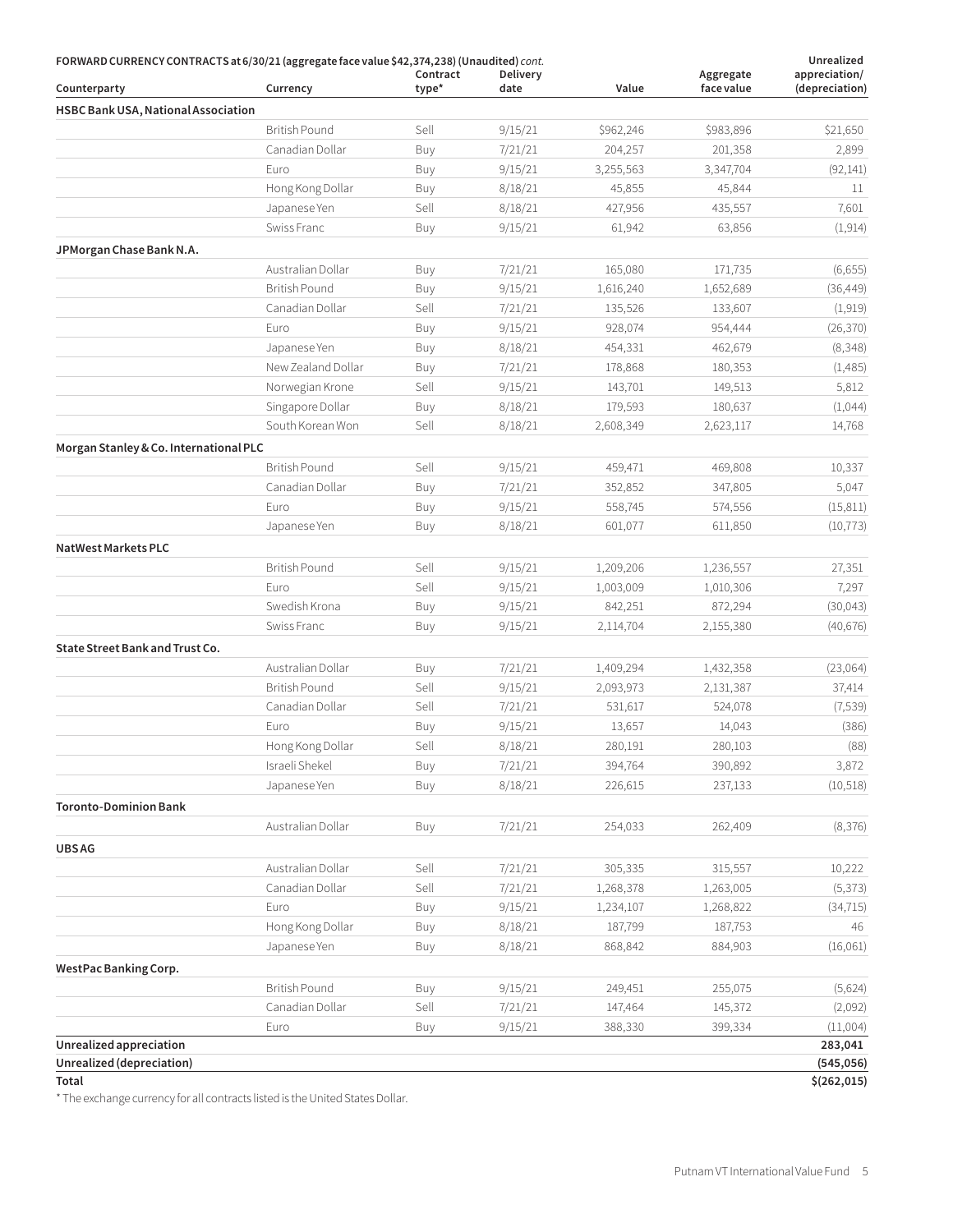ASC 820 establishes a three-level hierarchy for disclosure of fair value measurements. The valuation hierarchy is based upon the transparency of inputs to the valuation of the fund's investments. The three levels are defined as follows:

Level 1: Valuations based on quoted prices for identical securities in active markets.

Level 2: Valuations based on quoted prices in markets that are not active or for which all significant inputs are observable, either directly or indirectly.

Level 3: Valuations based on inputs that are unobservable and significant to the fair value measurement.

The following is a summary of the inputs used to value the fund's net assets as of the close of the reporting period:

|                            | <b>Valuation inputs</b> |             |      |  |
|----------------------------|-------------------------|-------------|------|--|
| Investments in securities: | Level 1                 | Level 3     |      |  |
| Common stocks*:            |                         |             |      |  |
| Communication services     | \$4,700,503             | $s-$        | $s-$ |  |
| Consumer discretionary     | 8,319,068               | __          |      |  |
| Consumer staples           | 6,610,128               |             |      |  |
| Energy                     | 4,287,272               |             |      |  |
| Financials                 | 24,461,332              |             |      |  |
| Health care                | 6,506,673               |             |      |  |
| Industrials                | 13,739,325              | —           |      |  |
| Information technology     | 2,188,359               |             |      |  |
| Materials                  | 4,646,312               |             |      |  |
| <b>Utilities</b>           | 3,383,117               |             |      |  |
| <b>Total common stocks</b> | 78,842,089              | —           |      |  |
| Short-term investments     |                         | 2,689,757   |      |  |
| Totals by level            | \$78,842,089            | \$2,689,757 | \$—  |  |

|                              | Valuation inputs |              |         |  |
|------------------------------|------------------|--------------|---------|--|
| Other financial instruments: | Level 1          | Level 2      | Level 3 |  |
| Forward currency contracts   |                  | \$(262,015)  |         |  |
| Totals by level              | ._               | \$(262, 015) |         |  |

\* Common stock classifications are presented at the sector level, which may differ from the fund's portfolio presentation.

The accompanying notes are an integral part of these financial statements.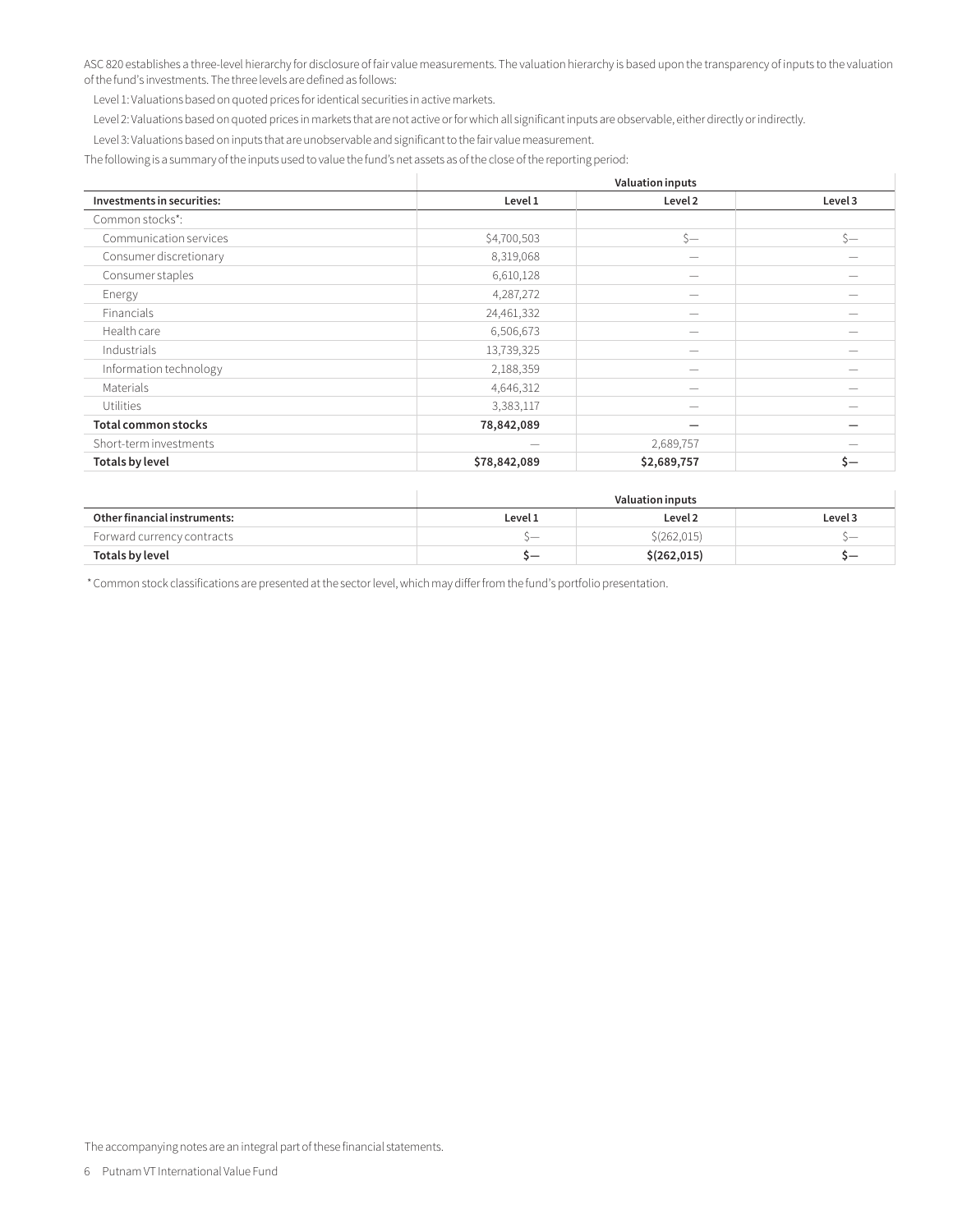# **Statement of assets and liabilities**

6/30/21 (Unaudited)

#### **Assets**

| Investment in securities, at value (Notes 1 and 8):            |              |
|----------------------------------------------------------------|--------------|
| Unaffiliated issuers (identified cost \$67,701,527)            | \$78,842,089 |
| Affiliated issuers (identified cost \$2,689,757) (Note 4)      | 2,689,757    |
| Cash                                                           | 57,451       |
| Foreign currency (cost \$50,623) (Note 1)                      | 50,593       |
| Dividends, interest and other receivables                      | 243,926      |
| Foreign tax reclaim                                            | 155,478      |
| Receivable for shares of the fund sold                         | 100,978      |
| Unrealized appreciation on forward currency contracts (Note 1) | 283,041      |
| <b>Total assets</b>                                            | 82,423,313   |

#### **Liabilities**

| Payable for shares of the fund repurchased                     | 67,801       |
|----------------------------------------------------------------|--------------|
| Payable for compensation of Manager (Note 2)                   | 46,705       |
| Payable for custodian fees (Note 2)                            | 10,501       |
| Payable for investor servicing fees (Note 2)                   | 9,664        |
| Payable for Trustee compensation and expenses (Note 2)         | 65,211       |
| Payable for administrative services (Note 2)                   | 228          |
| Payable for distribution fees (Note 2)                         | 9,497        |
| Unrealized depreciation on forward currency contracts (Note 1) | 545,056      |
| Other accrued expenses                                         | 41,673       |
| <b>Total liabilities</b>                                       | 796,336      |
| Net assets                                                     | \$81,626,977 |

#### **Represented by**

| Paid-in capital (Unlimited shares authorized) (Notes 1 and 4)                                                       | \$66,362,476 |
|---------------------------------------------------------------------------------------------------------------------|--------------|
| Total distributable earnings (Note 1)                                                                               | 15,264,501   |
| Total - Representing net assets applicable to capital shares outstanding                                            | \$81,626,977 |
| Computation of net asset value Class IA                                                                             |              |
| Net assets                                                                                                          | \$36,061,361 |
| Number of shares outstanding                                                                                        | 3,197,218    |
| Net asset value, offering price and redemption price per share (net assets divided by number of shares outstanding) | \$11.28      |
| Computation of net asset value Class IB                                                                             |              |
| Net assets                                                                                                          | \$45,565,616 |
| Number of shares outstanding                                                                                        | 4,085,828    |
| Net asset value, offering price and redemption price per share (net assets divided by number of shares outstanding) | \$11.15      |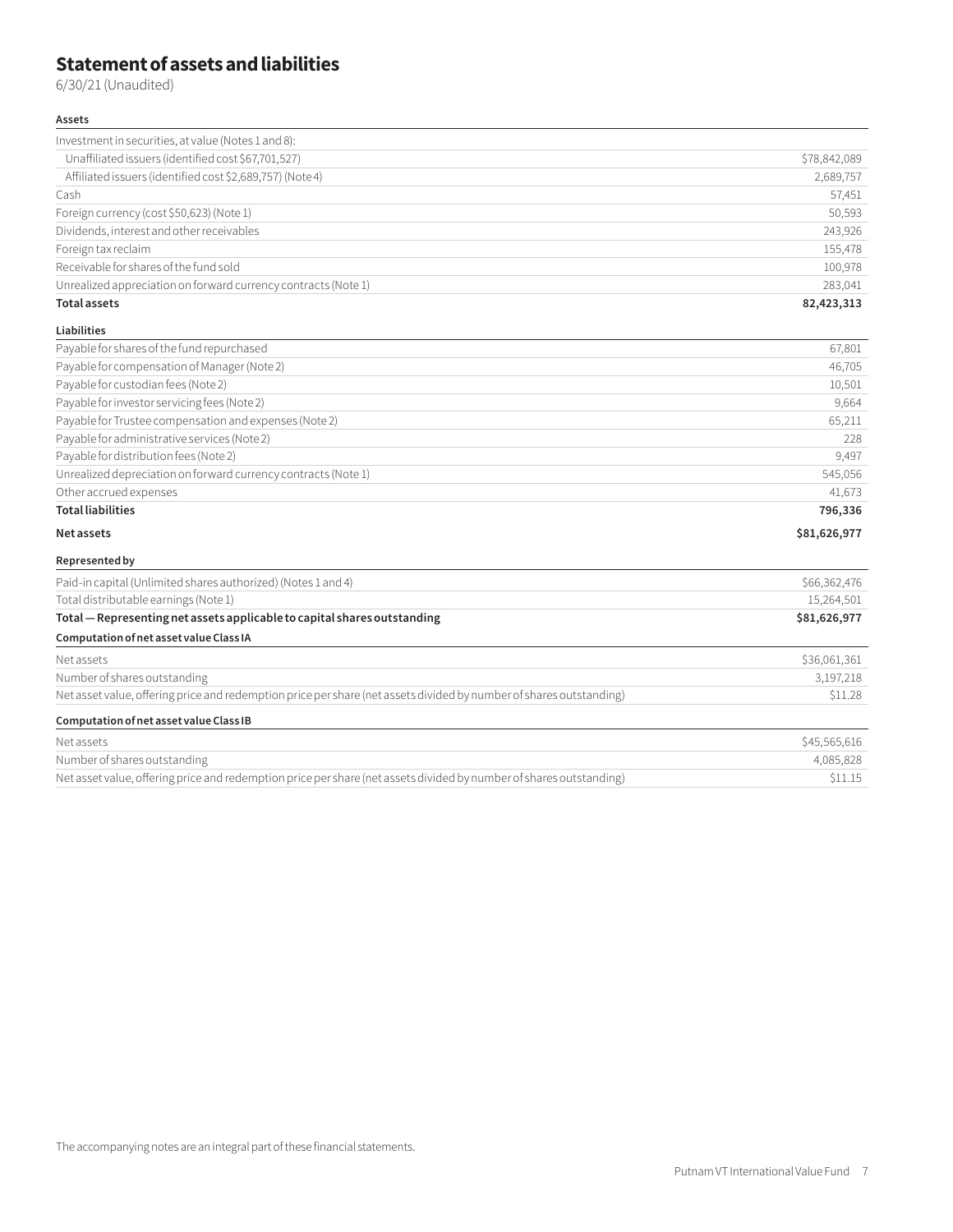# **Statement of operations**

Six months ended 6/30/21 (Unaudited)

| <b>Investment income</b>                                                                      |             |
|-----------------------------------------------------------------------------------------------|-------------|
| Dividends (net of foreign tax of \$179,666)                                                   | \$1,438,691 |
| Interest (including interest income of \$969 from investments in affiliated issuers) (Note 5) | 993         |
| Securities lending (net of expenses) (Notes 1 and 5)                                          | 6,550       |
| <b>Total investment income</b>                                                                | 1,446,234   |
| <b>Expenses</b>                                                                               |             |
| Compensation of Manager (Note 2)                                                              | 262,109     |
| Investor servicing fees (Note 2)                                                              | 27,125      |
| Custodian fees (Note 2)                                                                       | 5,929       |
| Trustee compensation and expenses (Note 2)                                                    | 1,683       |
| Distribution fees (Note 2)                                                                    | 51,550      |
| Administrative services (Note 2)                                                              | 682         |
| Auditing and tax fees                                                                         | 26,385      |
| Other                                                                                         | 17,659      |
| <b>Total expenses</b>                                                                         | 393,122     |
| Expense reduction (Note 2)                                                                    | (4)         |
| Net expenses                                                                                  | 393,118     |
| Net investment income                                                                         | 1,053,116   |
| Realized and unrealized gain (loss)                                                           |             |
| Net realized gain (loss) on:                                                                  |             |
| Securities from unaffiliated issuers (Notes 1 and 3)                                          | 3,716,888   |
| Foreign currency transactions (Note 1)                                                        | (7,205)     |
| Forward currency contracts (Note 1)                                                           | (157, 279)  |
| Total net realized gain                                                                       | 3,552,404   |
| Change in net unrealized appreciation (depreciation) on:                                      |             |
| Securities from unaffiliated issuers                                                          | 4,520,461   |
| Assets and liabilities in foreign currencies                                                  | (12,054)    |
| Forward currency contracts                                                                    | (249,900)   |
| Total change in net unrealized appreciation                                                   | 4,258,507   |
| Net gain on investments                                                                       | 7,810,911   |
| Net increase in net assets resulting from operations                                          | \$8,864,027 |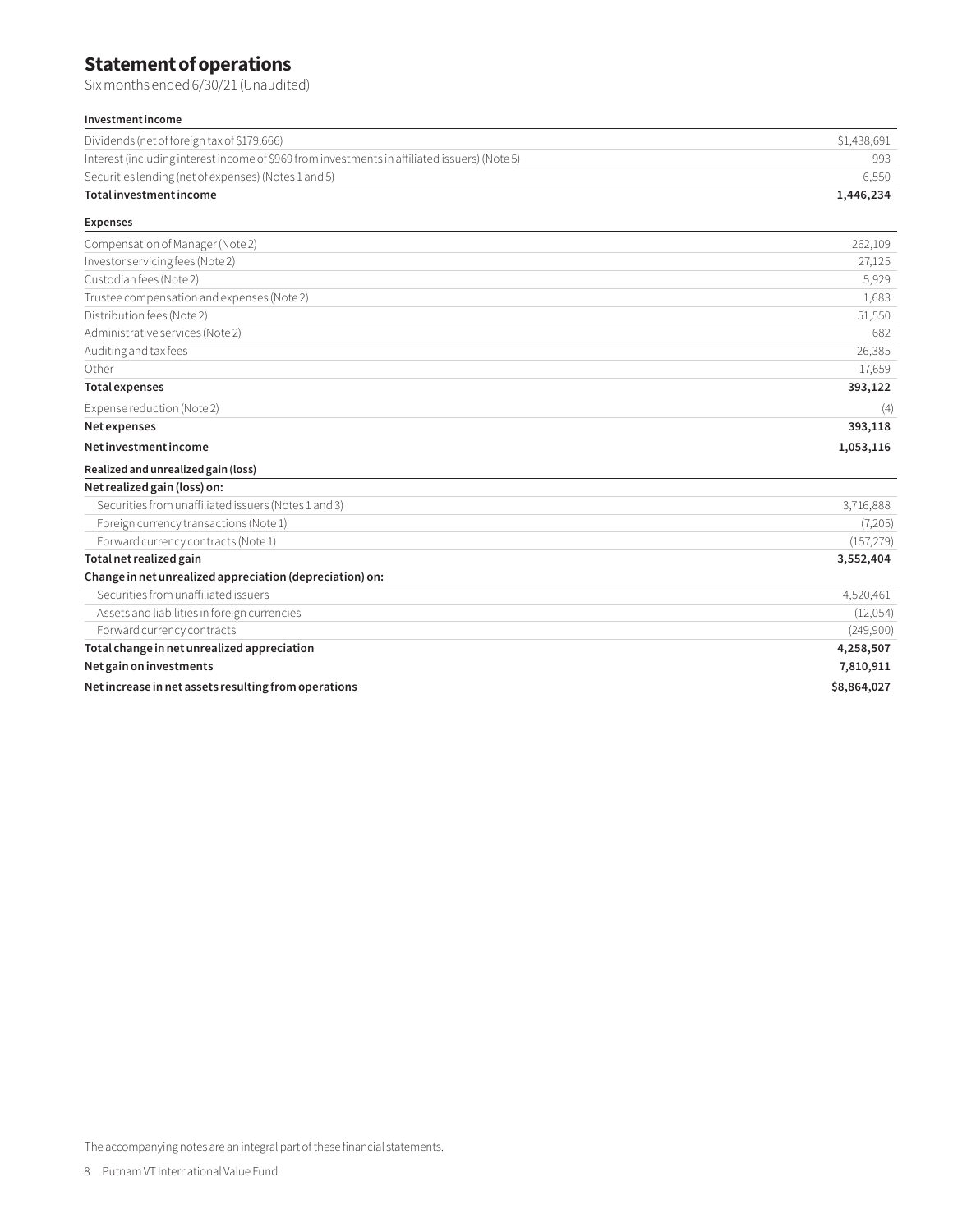# **Statement of changes in net assets**

|                                                                                                       | Six months<br>ended<br>$6/30/21*$ | Year ended<br>12/31/20 |
|-------------------------------------------------------------------------------------------------------|-----------------------------------|------------------------|
| Increase in net assets                                                                                |                                   |                        |
| Operations:                                                                                           |                                   |                        |
| Net investment income                                                                                 | \$1,053,116                       | \$1,323,863            |
| Net realized gain on investments and foreign currency transactions                                    | 3,552,404                         | 1,322,504              |
| Change in net unrealized appreciation of investments and assets and liabilities in foreign currencies | 4,258,507                         | 241,838                |
| Net increase in net assets resulting from operations                                                  | 8,864,027                         | 2,888,205              |
| Distributions to shareholders (Note 1):                                                               |                                   |                        |
| From ordinary income                                                                                  |                                   |                        |
| Net investment income                                                                                 |                                   |                        |
| Class IA                                                                                              | (788, 408)                        | (813,094)              |
| Class IB                                                                                              | (845, 278)                        | (792, 723)             |
| Net realized short-term gain on investments                                                           |                                   |                        |
| Class IA                                                                                              | (31,791)                          |                        |
| Class IB                                                                                              | (37, 237)                         |                        |
| From net realized long-term gain on investments                                                       |                                   |                        |
| Class IA                                                                                              | (422, 815)                        | (431, 237)             |
| Class IB                                                                                              | (495, 251)                        | (465, 680)             |
| Increase from capital share transactions (Note 4)                                                     | 5,926,023                         | 807,914                |
| Total increase in net assets                                                                          | 12,169,270                        | 1,193,385              |
| Net assets:                                                                                           |                                   |                        |
| Beginning of period                                                                                   | 69,457,707                        | 68,264,322             |
| <b>End of period</b>                                                                                  | \$81,626,977                      | \$69,457,707           |

\* Unaudited.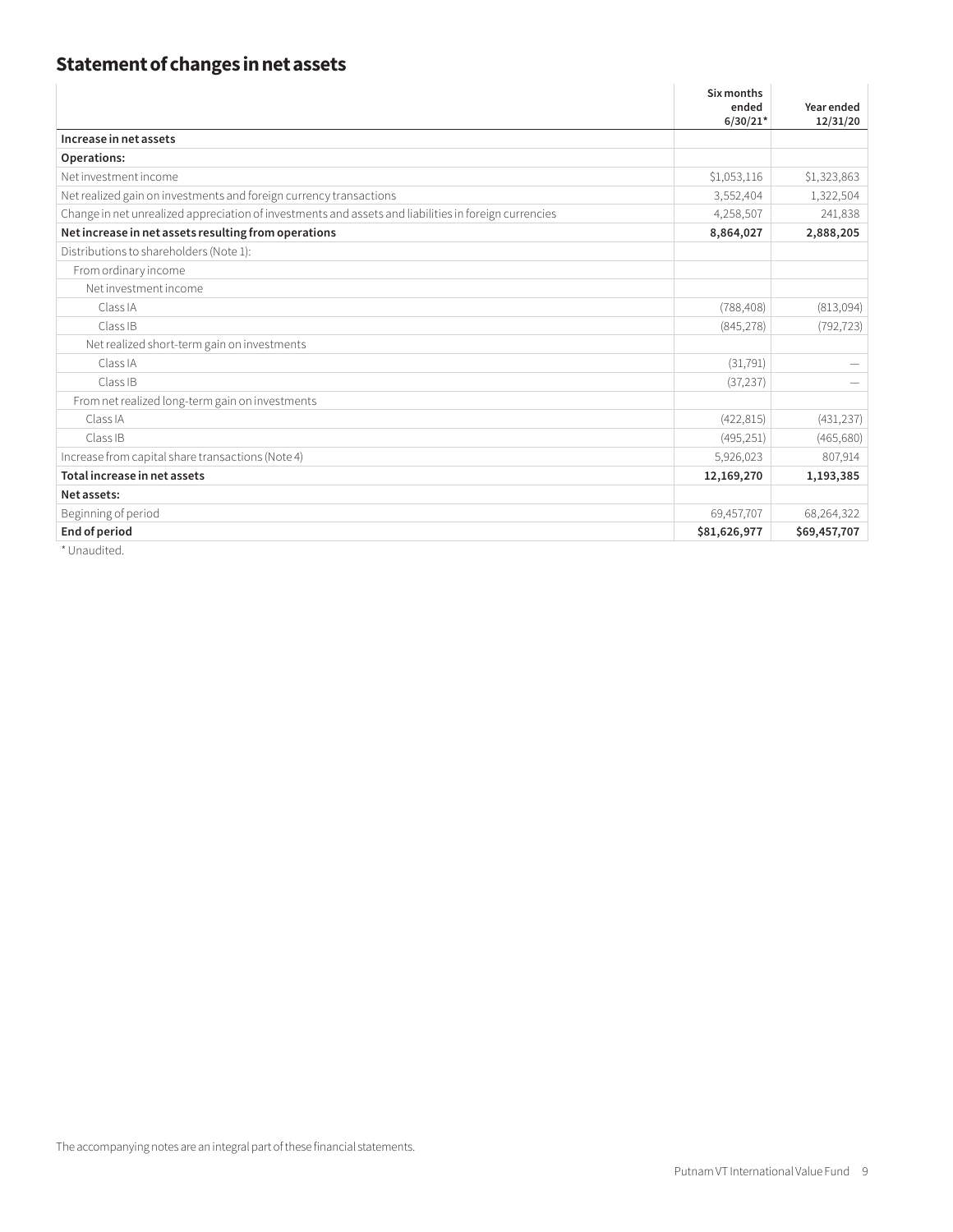# **Financial highlights** (For a common share outstanding throughout the period)

| <b>INVESTMENT OPERATIONS:</b> |                                      |                                           |                                                                   |                                  |                            | <b>LESS DISTRIBUTIONS:</b>            |                            |                                |                                       | RATIOS AND SUPPLEMENTAL DATA:               |                                                  |                                                                    |                        |
|-------------------------------|--------------------------------------|-------------------------------------------|-------------------------------------------------------------------|----------------------------------|----------------------------|---------------------------------------|----------------------------|--------------------------------|---------------------------------------|---------------------------------------------|--------------------------------------------------|--------------------------------------------------------------------|------------------------|
| Period ended                  | Net asset value, beginning of period | Net investment income (loss) <sup>a</sup> | gain (loss)<br>unrealized<br>and<br>on investments<br>Netrealized | Total from investment operations | From net investment income | From net realized gain on investments | <b>Total distributions</b> | Net asset value, end of period | Total return at net assetvalue (%)b,c | Net assets, end of period<br>(in thousands) | Ratio of expenses to average<br>netassets (%)c,d | Ratio of net investment income (loss)<br>to average net assets (%) | Portfolio turnover (%) |
| Class IA                      |                                      |                                           |                                                                   |                                  |                            |                                       |                            |                                |                                       |                                             |                                                  |                                                                    |                        |
| 6/30/21                       | \$10.35                              | .16                                       | 1.16                                                              | 1.32                             | (.25)                      | (.14)                                 | (.39)                      | \$11.28                        | 12.88*                                | \$36,061                                    | $.44*$                                           | $1.42*$                                                            | $12*$                  |
| 12/31/20                      | 10.44                                | .20                                       | .09                                                               | .29                              | (.25)                      | (.13)                                 | (.38)                      | 10.35                          | 4.23                                  | 33,437                                      | .94                                              | 2.28                                                               | 17                     |
| 12/31/19                      | 9.47                                 | .29                                       | 1.55                                                              | 1.84                             | (.30)                      | (.57)                                 | (.87)                      | 10.44                          | 20.44                                 | 35,693                                      | .92                                              | 2.96                                                               | 15                     |
| 12/31/18                      | 11.71                                | .28                                       | (2.27)                                                            | (1.99)                           | (.25)                      | $\qquad \qquad -$                     | (.25)                      | 9.47                           | (17.31)                               | 34,394                                      | .92                                              | 2.53                                                               | 17                     |
| 12/31/17                      | 9.54                                 | .24                                       | 2.11                                                              | 2.35                             | (.18)                      | $\qquad \qquad -$                     | (.18)                      | 11.71                          | 24.95                                 | 47,732                                      | .90                                              | 2.26                                                               | $11\,$                 |
| 12/31/16                      | 9.67                                 | .21                                       | (.09)                                                             | .12                              | (.25)                      |                                       | (.25)                      | 9.54                           | 1.28                                  | 43,650                                      | .92e                                             | 2.29e                                                              | 23                     |
| Class IB                      |                                      |                                           |                                                                   |                                  |                            |                                       |                            |                                |                                       |                                             |                                                  |                                                                    |                        |
| 6/30/211                      | \$10.23                              | .14                                       | 1.15                                                              | 1.29                             | (.23)                      | (.14)                                 | (.37)                      | \$11.15                        | $12.71*$                              | \$45,566                                    | $.56*$                                           | $1.30*$                                                            | $12*$                  |
| 12/31/20                      | 10.32                                | .18                                       | .08                                                               | .26                              | (.22)                      | (.13)                                 | (.35)                      | 10.23                          | 3.94                                  | 36,020                                      | 1.19                                             | 2.06                                                               | 17                     |
| 12/31/19                      | 9.36                                 | .26                                       | 1.54                                                              | 1.80                             | (.27)                      | (.57)                                 | (.84)                      | 10.32                          | 20.22                                 | 32,572                                      | 1.17                                             | 2.70                                                               | 15                     |
| 12/31/18                      | 11.59                                | .25                                       | (2.26)                                                            | (2.01)                           | (.22)                      | $\overline{\phantom{m}}$              | (.22)                      | 9.36                           | (17.61)                               | 31,226                                      | 1.17                                             | 2.25                                                               | 17                     |
| 12/31/17                      | 9.44                                 | .21                                       | 2.10                                                              | 2.31                             | (.16)                      | $\overline{\phantom{m}}$              | (.16)                      | 11.59                          | 24.69                                 | 40,161                                      | 1.15                                             | 2.02                                                               | $11\,$                 |
| 12/31/16                      | 9.56                                 | .19                                       | (.09)                                                             | .10                              | (22)                       | $\overline{\phantom{0}}$              | (.22)                      | 9.44                           | 1.11                                  | 37,566                                      | 1.17e                                            | 2.02 <sub>e</sub>                                                  | 23                     |

\* Not annualized.

† Unaudited.

**<sup>a</sup>** Per share net investment income (loss) has been determined on the basis of the weighted average number of shares outstanding during the period.

**<sup>b</sup>** Total return assumes dividend reinvestment.

**<sup>c</sup>** The charges and expenses at the insurance company separate account level are not reflected.

**<sup>d</sup>** Includes amounts paid through expense offset and/or brokerage/service arrangements, if any (Note 2). Also excludes acquired fund fees and expenses, if any.

**<sup>e</sup>** Reflects a voluntary waiver of certain fund expenses in effect during the period. As a result of such waivers, the expenses of each class reflect a reduction of less than .01% as a percentage of average net assets per share for each class (Note 2).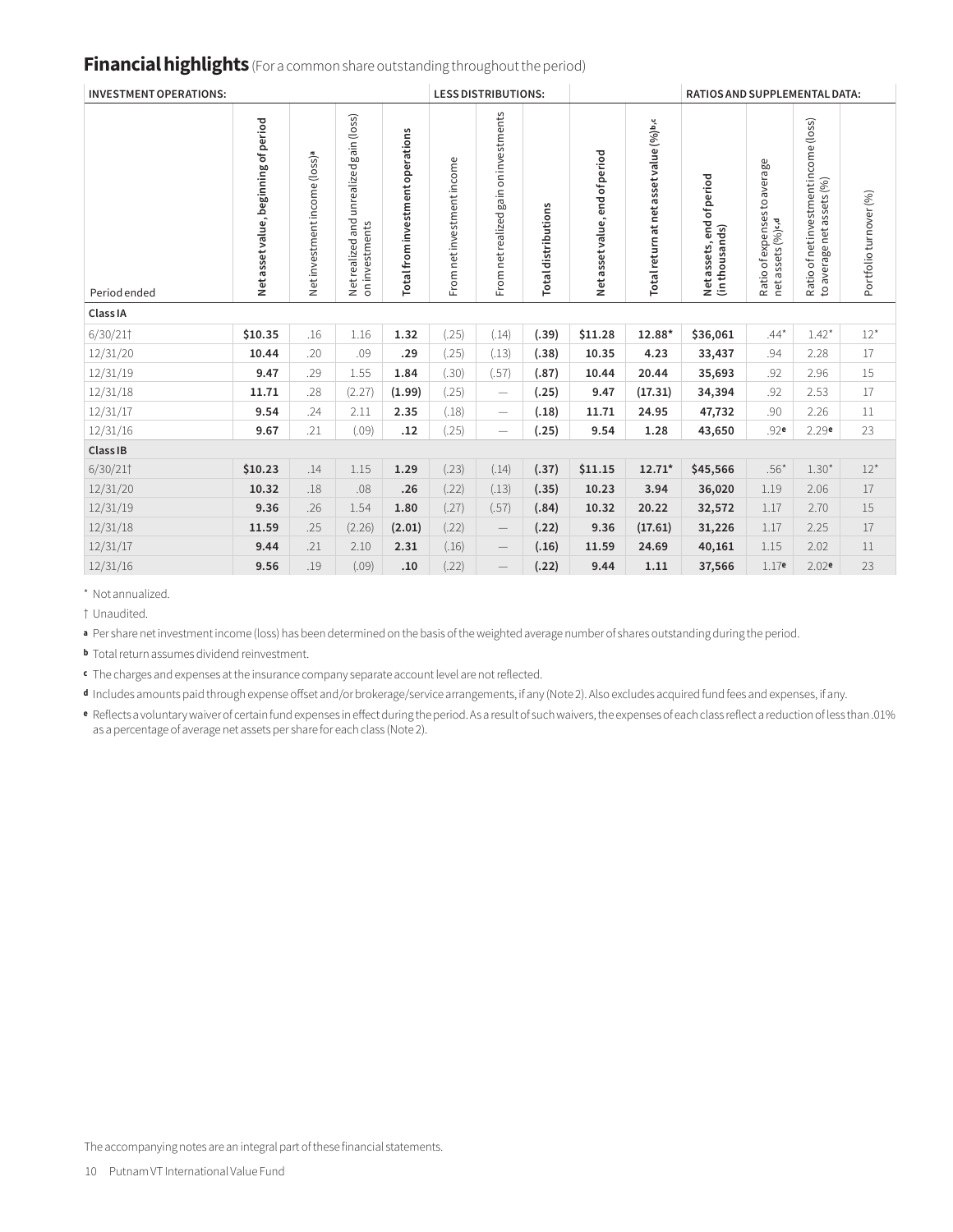### **Notes to financial statements** 6/30/21 (Unaudited)

Within the following Notes to financial statements, references to "State Street" represent State Street Bank and Trust Company, references to "the SEC" represent the Securities and Exchange Commission, references to "Putnam Management" represent Putnam Investment Management, LLC, the fund's manager, an indirect wholly-owned subsidiary of Putnam Investments, LLC and references to "OTC", if any, represent over-the-counter. Unless otherwise noted, the "reporting period" represents the period from January 1, 2021 through June 30, 2021.

Putnam VT International Value Fund (the fund) is a diversified series of Putnam Variable Trust (the Trust), a Massachusetts business trust registered under the Investment Company Act of 1940, as amended, as an open-end management investment company. The goal of the fund is to seek capital growth. Current income is a secondary objective. The fund invests mainly in common stocks of large and midsize companies outside the United States, with a focus on value stocks. Value stocks are those that Putnam Management believes are currently undervalued by the market. If Putnam Management is correct and other investors ultimately recognize the value of the company, the price of its stock may rise. The fund invests mainly in developed countries, but may invest in emerging markets. Putnam Management may consider, among other factors, a company's valuation, financial strength, growth potential, competitive position in its industry, projected future earnings, cash flows and dividends when deciding whether to buy or sell investments. The fund may also use derivatives, such as futures, options, certain foreign currency transactions, warrants and swap contracts, for both hedging and non-hedging purposes.

The fund offers class IA and class IB shares of beneficial interest. Class IA shares are offered at net asset value and are not subject to a distribution fee. Class IB shares are offered at net asset value and pay an ongoing distribution fee, which is identified in Note 2.

In the normal course of business, the fund enters into contracts that may include agreements to indemnify another party under given circumstances. The fund's maximum exposure under these arrangements is unknown as this would involve future claims that may be, but have not yet been, made against the fund. However, the fund's management team expects the risk of material loss to be remote.

The fund has entered into contractual arrangements with an investment adviser, administrator, distributor, shareholder servicing agent and custodian, who each provide services to the fund. Unless expressly stated otherwise, shareholders are not parties to, or intended beneficiaries of these contractual arrangements, and these contractual arrangements are not intended to create any shareholder right to enforce them against the service providers or to seek any remedy under them against the service providers, either directly or on behalf of the fund.

Under the fund's Amended and Restated Agreement and Declaration of Trust, any claims asserted against or on behalf of the Putnam Funds, including claims against Trustees and Officers, must be brought in state and federal courts located within the Commonwealth of Massachusetts.

#### **Note 1 — Significant accounting policies**

The following is a summary of significant accounting policies consistently followed by the fund in the preparation of its financial statements. The preparation of financial statements is in conformity with accounting principles generally accepted in the United States of America and requires management to make estimates and assumptions that affect the reported amounts of assets and liabilities in the financial statements and the reported amounts of increases and decreases in net assets from operations. Actual results could differ from those estimates. Subsequent events after the Statement of assets and liabilities date through the date that the financial statements were issued have been evaluated in the preparation of the financial statements.

Investment income, realized and unrealized gains and losses and expenses of the fund are borne pro-rata based on the relative net assets of each class to the total net assets of the fund, except that each class bears expenses unique to that class (including the distribution fees applicable to such classes). Each class votes as a class only with respect to its own distribution plan or other matters on which a class vote is required by law or determined by the Trustees. If the fund were liquidated, shares of each class would receive their pro-rata share of the net assets of the fund. In addition, the Trustees declare separate dividends on each class of shares.

**Security valuation** Portfolio securities and other investments are valued using policies and procedures adopted by the Board of Trustees. The Trustees have formed a Pricing Committee to oversee the implementation of these procedures and have delegated responsibility for valuing the fund's assets in accordance with

these procedures to Putnam Management. Putnam Management has established an internal Valuation Committee that is responsible for making fair value determinations, evaluating the effectiveness of the pricing policies of the fund and reporting to the Pricing Committee.

Investments for which market quotations are readily available are valued at the last reported sales price on their principal exchange, or official closing price for certain markets, and are classified as Level 1 securities under Accounting Standards Codification 820 *Fair Value Measurements and Disclosures* (ASC 820). If no sales are reported, as in the case of some securities that are traded OTC, a security is valued at its last reported bid price and is generally categorized as a Level 2 security.

Investments in open-end investment companies (excluding exchange-traded funds), if any, which can be classified as Level 1 or Level 2 securities, are valued based on their net asset value. The net asset value of such investment companies equals the total value of their assets less their liabilities and divided by the number of their outstanding shares.

Many securities markets and exchanges outside the U.S. close prior to the scheduled close of the New York Stock Exchange and therefore the closing prices for securities in such markets or on such exchanges may not fully reflect events that occur after such close but before the scheduled close of the New York Stock Exchange. Accordingly, on certain days, the fund will fair value certain foreign equity securities taking into account multiple factors including movements in the U.S. securities markets, currency valuations and comparisons to the valuation of American Depository Receipts, exchange-traded funds and futures contracts. The foreign equity securities, which would generally be classified as Level 1 securities, will be transferred to Level 2 of the fair value hierarchy when they are valued at fair value. The number of days on which fair value prices will be used will depend on market activity and it is possible that fair value prices will be used by the fund to a significant extent. Securities quoted in foreign currencies, if any, are translated into U.S. dollars at the current exchange rate. Short-term securities with remaining maturities of 60 days or less are valued using an independent pricing service approved by the Trustees, and are classified as Level 2 securities.

To the extent a pricing service or dealer is unable to value a security or provides a valuation that Putnam Management does not believe accurately reflects the security's fair value, the security will be valued at fair value by Putnam Management in accordance with policies and procedures approved by the Trustees. Certain investments, including certain restricted and illiquid securities and derivatives, are also valued at fair value following procedures approved by the Trustees. These valuations consider such factors as significant market or specific security events such as interest rate or credit quality changes, various relationships with other securities, discount rates, U.S. Treasury, U.S. swap and credit yields, index levels, convexity exposures, recovery rates, sales and other multiples and resale restrictions. These securities are classified as Level 2 or as Level 3 depending on the priority of the significant inputs.

To assess the continuing appropriateness of fair valuations, the Valuation Committee reviews and affirms the reasonableness of such valuations on a regular basis after considering all relevant information that is reasonably available. Such valuations and procedures are reviewed periodically by the Trustees. The fair value of securities is generally determined as the amount that the fund could reasonably expect to realize from an orderly disposition of such securities over a reasonable period of time. By its nature, a fair value price is a good faith estimate of the value of a security in a current sale and does not reflect an actual market price, which may be different by a material amount.

**Security transactions and related investment income** Security transactions are recorded on the trade date (the date the order to buy or sell is executed). Gains or losses on securities sold are determined on the identified cost basis.

Interest income, net of any applicable withholding taxes, if any, and including amortization and accretion of premiums and discounts on debt securities, is recorded on the accrual basis. Dividend income, net of any applicable withholding taxes, is recognized on the ex-dividend date except that certain dividends from foreign securities, if any, are recognized as soon as the fund is informed of the ex-dividend date. Non-cash dividends, if any, are recorded at the fair value of the securities received. Dividends representing a return of capital or capital gains, if any, are reflected as a reduction of cost and/or as a realized gain.

**Foreign currency translation** The accounting records of the fund are maintained in U.S. dollars. The fair value of foreign securities, currency holdings, and other assets and liabilities is recorded in the books and records of the fund after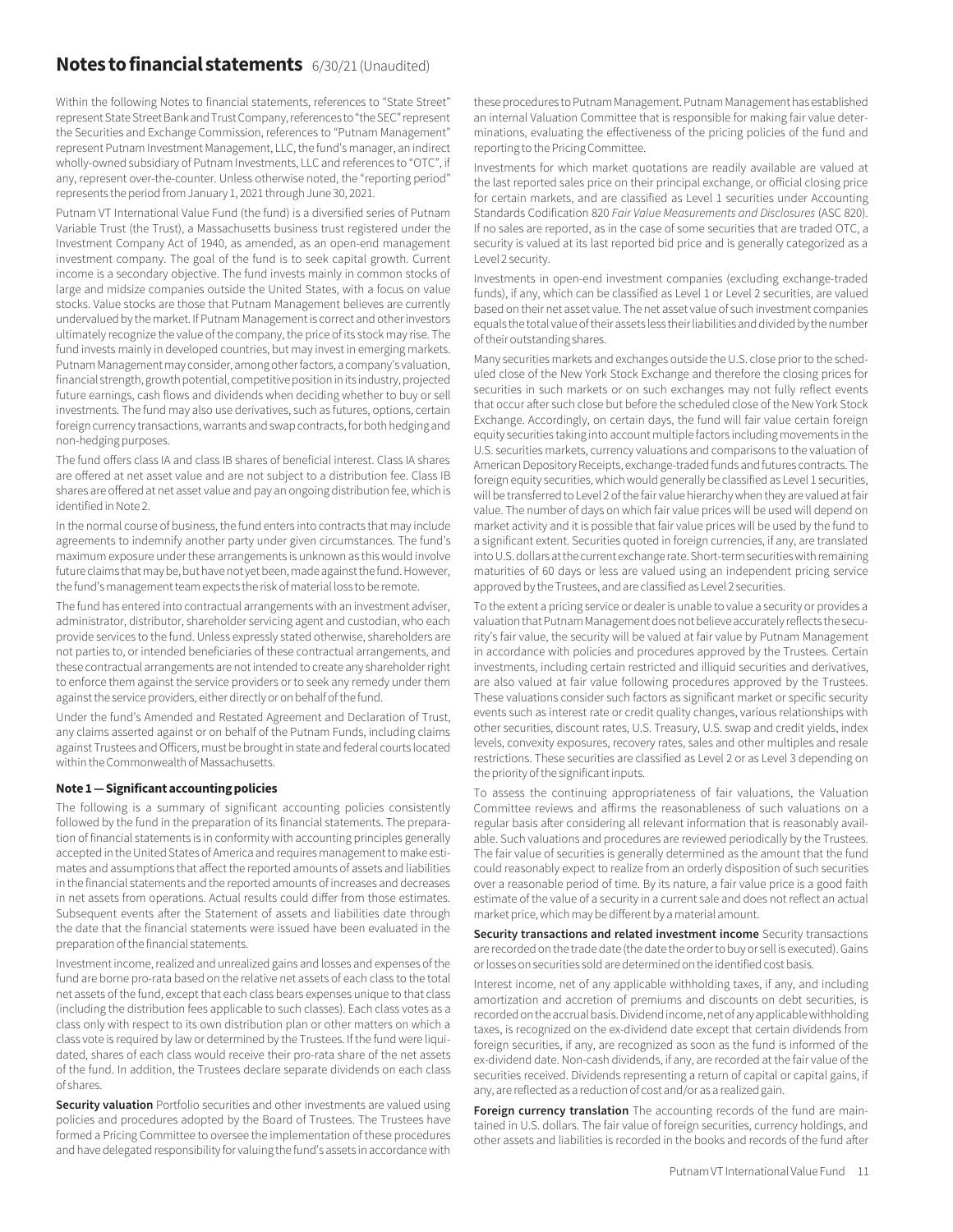translation to U.S. dollars based on the exchange rates on that day. The cost of each security is determined using historical exchange rates. Income and withholding taxes are translated at prevailing exchange rates when earned or incurred. The fund does not isolate that portion of realized or unrealized gains or losses resulting from changes in the foreign exchange rate on investments from fluctuations arising from changes in the market prices of the securities. Such gains and losses are included with the net realized and unrealized gain or loss on investments. Net realized gains and losses on foreign currency transactions represent net realized exchange gains or losses on disposition of foreign currencies, currency gains and losses realized between the trade and settlement dates on securities transactions and the difference between the amount of investment income and foreign withholding taxes recorded on the fund's books and the U.S. dollar equivalent amounts actually received or paid. Net unrealized appreciation and depreciation of assets and liabilities in foreign currencies arise from changes in the value of assets and liabilities other than investments at the period end, resulting from changes in the exchange rate.

**Forward currency contracts** The fund buys and sells forward currency contracts, which are agreements between two parties to buy and sell currencies at a set price on a future date. These contracts are used to hedge foreign exchange risk.

The U.S. dollar value of forward currency contracts is determined using current forward currency exchange rates supplied by a quotation service. The fair value of the contract will fluctuate with changes in currency exchange rates. The contract is marked to market daily and the change in fair value is recorded as an unrealized gain or loss. The fund records a realized gain or loss equal to the difference between the value of the contract at the time it was opened and the value at the time it was closed when the contract matures or by delivery of the currency. The fund could be exposed to risk if the value of the currency changes unfavorably, if the counterparties to the contracts are unable to meet the terms of their contracts or if the fund is unable to enter into a closing position. Risks may exceed amounts recognized on the Statement of assets and liabilities.

Forward currency contracts outstanding at period end, if any, are listed after the fund's portfolio.

**Master agreements** The fund is a party to ISDA (International Swaps and Derivatives Association, Inc.) Master Agreements (Master Agreements) with certain counterparties that govern OTC derivative and foreign exchange contracts entered into from time to time. The Master Agreements may contain provisions regarding, among other things, the parties' general obligations, representations, agreements, collateral requirements, events of default and early termination. With respect to certain counterparties, in accordance with the terms of the Master Agreements, collateral pledged to the fund is held in a segregated account by the fund's custodian and, with respect to those amounts which can be sold or repledged, is presented in the fund's portfolio.

Collateral pledged by the fund is segregated by the fund's custodian and identified in the fund's portfolio. Collateral can be in the form of cash or debt securities issued by the U.S. Government or related agencies or other securities as agreed to by the fund and the applicable counterparty. Collateral requirements are determined based on the fund's net position with each counterparty.

Termination events applicable to the fund may occur upon a decline in the fund's net assets below a specified threshold over a certain period of time. Termination events applicable to counterparties may occur upon a decline in the counterparty's long-term and short-term credit ratings below a specified level. In each case, upon occurrence, the other party may elect to terminate early and cause settlement of all derivative and foreign exchange contracts outstanding, including the payment of any losses and costs resulting from such early termination, as reasonably determined by the terminating party. Any decision by one or more of the fund's counterparties to elect early termination could impact the fund's future derivative activity.

At the close of the reporting period, the fund had a net liability position of \$287,450 on open derivative contracts subject to the Master Agreements**.** There was no collateral pledged by the fund at period end for these agreements.

**Securities lending** The fund may lend securities, through its agent, to qualified borrowers in order to earn additional income. The loans are collateralized by cash in an amount at least equal to the fair value of the securities loaned. The fair value of securities loaned is determined daily and any additional required collateral is allocated to the fund on the next business day. The remaining maturities of the securities lending transactions are considered overnight and continuous. The risk of borrower default will be borne by the fund's agent; the fund will bear the risk of loss with respect to the investment of the cash collateral. Income from securities lending, net of expenses, is included in investment income on the Statement of operations. Cash collateral is invested in Putnam Cash Collateral Pool, LLC, a limited liability company managed by an affiliate of Putnam Management. Investments in Putnam Cash Collateral Pool, LLC are valued at its closing net asset value each business day. There are no management fees charged to Putnam Cash Collateral Pool, LLC. At the close of the reporting period, the fund had no securities out on loan.

**Interfund lending** The fund, along with other Putnam funds, may participate in an interfund lending program pursuant to an exemptive order issued by the SEC. This program allows the fund to borrow from or lend to other Putnam funds that permit such transactions. Interfund lending transactions are subject to each fund's investment policies and borrowing and lending limits. Interest earned or paid on the interfund lending transaction will be based on the average of certain current market rates. During the reporting period, the fund did not utilize the program.

**Lines of credit** The fund participates, along with other Putnam funds, in a \$317.5 million unsecured committed line of credit and a \$235.5 million unsecured uncommitted line of credit, both provided by State Street. Borrowings may be made for temporary or emergency purposes, including the funding of shareholder redemption requests and trade settlements. Interest is charged to the fund based on the fund's borrowing at a rate equal to 1.25% plus the higher of (1) the Federal Funds rate and (2) the Overnight Bank Funding Rate for the committed line of credit and 1.30% plus the higher of (1) the Federal Funds rate and (2) the Overnight Bank Funding Rate for the uncommitted line of credit. A closing fee equal to 0.04% of the committed line of credit and 0.04% of the uncommitted line of credit has been paid by the participating funds. In addition, a commitment fee of 0.21% per annum on any unutilized portion of the committed line of credit is allocated to the participating funds based on their relative net assets and paid quarterly. During the reporting period, the fund had no borrowings against these arrangements.

**Federal taxes** It is the policy of the fund to distribute all of its taxable income within the prescribed time period and otherwise comply with the provisions of the Internal Revenue Code of 1986, as amended (the Code), applicable to regulated investment companies. It is also the intention of the fund to distribute an amount sufficient to avoid imposition of any excise tax under Section 4982 of the Code.

The fund is subject to the provisions of Accounting Standards Codification 740 *Income Taxes* (ASC 740). ASC 740 sets forth a minimum threshold for financial statement recognition of the benefit of a tax position taken or expected to be taken in a tax return. The fund did not have a liability to record for any unrecognized tax benefits in the accompanying financial statements. No provision has been made for federal taxes on income, capital gains or unrealized appreciation on securities held nor for excise tax on income and capital gains. Each of the fund's federal tax returns for the prior three fiscal years remains subject to examination by the Internal Revenue Service.

The fund may also be subject to taxes imposed by governments of countries in which it invests. Such taxes are generally based on either income or gains earned or repatriated. The fund accrues and applies such taxes to net investment income, net realized gains and net unrealized gains as income and/or capital gains are earned. In some cases, the fund may be entitled to reclaim all or a portion of such taxes, and such reclaim amounts, if any, are reflected as an asset on the fund's books. In many cases, however, the fund may not receive such amounts for an extended period of time, depending on the country of investment.

Tax cost of investments includes adjustments to net unrealized appreciation (depreciation) which may not necessarily be final tax cost basis adjustments, but closely approximate the tax basis unrealized gains and losses that may be realized and distributed to shareholders. The aggregate identified cost on a tax basis is \$70,372,753, resulting in gross unrealized appreciation and depreciation of \$17,149,765 and \$6,252,687, respectively, or net unrealized appreciation of \$10,897,078.

**Distributions to shareholders** Distributions to shareholders from net investment income are recorded by the fund on the ex-dividend date. Distributions from capital gains, if any, are recorded on the ex-dividend date and paid at least annually. The amount and character of income and gains to be distributed are determined in accordance with income tax regulations, which may differ from generally accepted accounting principles. Dividend sources are estimated at the time of declaration. Actual results may vary. Any non-taxable return of capital cannot be determined until final tax calculations are completed after the end of the fund's fiscal year. Reclassifications are made to the fund's capital accounts to reflect income and gains available for distribution (or available capital loss carryovers) under income tax regulations.

**Expenses of the Trust** Expenses directly charged or attributable to any fund will be paid from the assets of that fund. Generally, expenses of the Trust will be allocated among and charged to the assets of each fund on a basis that the Trustees deem fair and equitable, which may be based on the relative assets of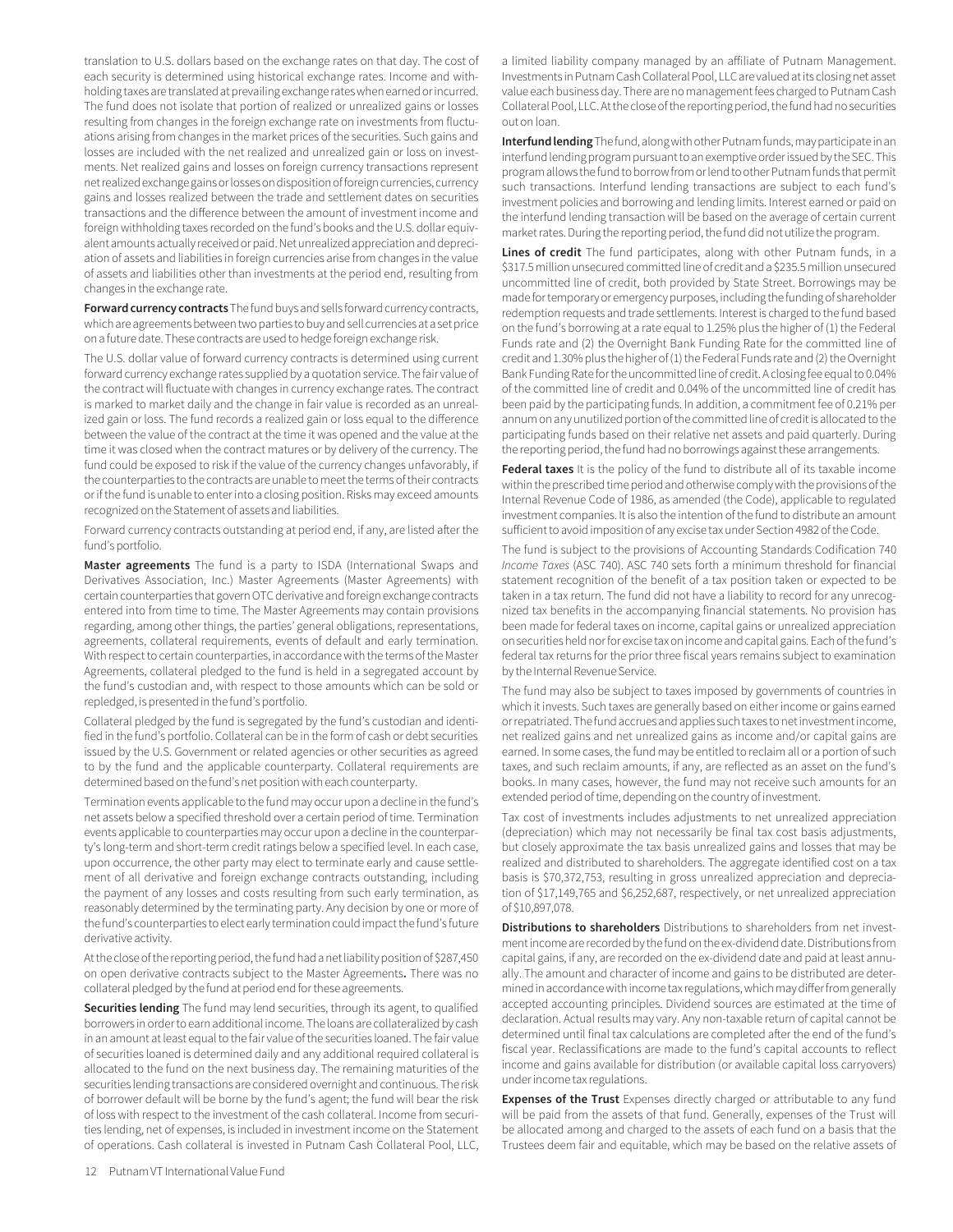each fund or the nature of the services performed and relative applicability to each fund.

**Beneficial interest** At the close of the reporting period, insurance companies or their separate accounts were record owners of all but a de minimis number of the shares of the fund. Approximately 39.2% of the fund is owned by accounts of one insurance company.

#### **Note 2 — Management fee, administrative services and other transactions**

The fund pays Putnam Management a management fee (based on the fund's average net assets and computed and paid monthly) at annual rates that may vary based on the average of the aggregate net assets of all open-end mutual funds sponsored by Putnam Management (excluding net assets of funds that are invested in, or that are invested in by, other Putnam funds to the extent necessary to avoid "double counting" of those assets). Such annual rates may vary as follows:

| 0.850% | of the first \$5 billion.     |
|--------|-------------------------------|
| 0.800% | of the next \$5 billion,      |
| 0.750% | of the next \$10 billion,     |
| 0.700% | of the next \$10 billion,     |
| 0.650% | of the next \$50 billion,     |
| 0.630% | of the next \$50 billion,     |
| 0.620% | of the next \$100 billion and |
| 0.615% | of any excess thereafter.     |
|        |                               |

For the reporting period, the management fee represented an effective rate (excluding the impact from any expense waivers in effect) of 0.337% of the fund's average net assets.

Putnam Management has contractually agreed, through April 30, 2023, to waive fees and/or reimburse the fund's expenses to the extent necessary to limit the cumulative expenses of the fund, exclusive of brokerage, interest, taxes, investment-related expenses, extraordinary expenses, acquired fund fees and expenses and payments under the fund's investor servicing contract, investment management contract and distribution plan, on a fiscal year-to-date basis to an annual rate of 0.20% of the fund's average net assets over such fiscal year-to-date period. During the reporting period, the fund's expenses were not reduced as a result of this limit.

Putnam Investments Limited (PIL), an affiliate of Putnam Management, is authorized by the Trustees to manage a separate portion of the assets of the fund as determined by Putnam Management from time to time. PIL did not manage any portion of the assets of the fund during the reporting period. If Putnam Management were to engage the services of PIL, Putnam Management would pay a quarterly sub-management fee to PIL for its services at an annual rate of 0.35% of the average net assets of the portion of the fund managed by PIL.

The Putnam Advisory Company, LLC (PAC), an affiliate of Putnam Management, is authorized by the Trustees to manage a separate portion of the assets of the fund, as designated from time to time by Putnam Management or PIL. PAC did not manage any portion of the assets of the fund during the reporting period. If Putnam Management or PIL were to engage the services of PAC, Putnam Management or PIL, as applicable, would pay a quarterly sub-advisory fee to PAC for its services at the annual rate of 0.35% of the average net assets of the portion of the fund's assets for which PAC is engaged as sub-adviser.

The fund reimburses Putnam Management an allocated amount for the compensation and related expenses of certain officers of the fund and their staff who provide administrative services to the fund. The aggregate amount of all such reimbursements is determined annually by the Trustees.

Custodial functions for the fund's assets are provided by State Street. Custody fees are based on the fund's asset level, the number of its security holdings and transaction volumes.

Putnam Investor Services, Inc., an affiliate of Putnam Management, provides investor servicing agent functions to the fund. Putnam Investor Services, Inc. was paid a monthly fee for investor servicing at an annual rate of 0.07% of the fund's average daily net assets. During the reporting period, the expenses for each class of shares related to investor servicing fees were as follows:

| Class IA | \$12,579 |
|----------|----------|
| Class IB | 14,546   |
| Total    | \$27,125 |

The fund has entered into expense offset arrangements with Putnam Investor Services, Inc. and State Street whereby Putnam Investor Services, Inc.'s and State Street's fees are reduced by credits allowed on cash balances. For the reporting period, the fund's expenses were reduced by \$4 under the expense offset arrangements.

Each Independent Trustee of the fund receives an annual Trustee fee, of which \$52, as a quarterly retainer, has been allocated to the fund, and an additional fee for each Trustees meeting attended. Trustees also are reimbursed for expenses they incur relating to their services as Trustees.

The fund has adopted a Trustee Fee Deferral Plan (the Deferral Plan) which allows the Trustees to defer the receipt of all or a portion of Trustees fees payable on or after July 1, 1995. The deferred fees remain invested in certain Putnam funds until distribution in accordance with the Deferral Plan.

The fund has adopted an unfunded noncontributory defined benefit pension plan (the Pension Plan) covering all Trustees of the fund who have served as a Trustee for at least five years and were first elected prior to 2004. Benefits under the Pension Plan are equal to 50% of the Trustee's average annual attendance and retainer fees for the three years ended December 31, 2005. The retirement benefit is payable during a Trustee's lifetime, beginning the year following retirement, for the number of years of service through December 31, 2006. Pension expense for the fund is included in Trustee compensation and expenses in the Statement of operations. Accrued pension liability is included in Payable for Trustee compensation and expenses in the Statement of assets and liabilities. The Trustees have terminated the Pension Plan with respect to any Trustee first elected after 2003.

The fund has adopted a distribution plan (the Plan) with respect to its class IB shares pursuant to Rule 12b–1 under the Investment Company Act of 1940. The purpose of the Plan is to compensate Putnam Retail Management Limited Partnership, an indirect wholly-owned subsidiary of Putnam Investments, LLC, for services provided and expenses incurred in distributing shares of the fund. The Plan provides for payment by the fund to Putnam Retail Management Limited Partnership at an annual rate of up to 0.35% of the average net assets attributable to the fund's class IB shares. The Trustees have approved payment by the fund at an annual rate of 0.25% of the average net assets attributable to the fund's class IB shares. The expenses related to distribution fees during the reporting period are included in Distribution fees in the Statement of operations.

#### **Note 3 — Purchases and sales of securities**

During the reporting period, the cost of purchases and the proceeds from sales, excluding short-term investments, were as follows:

|                                           | Cost of<br>purchases | Proceeds<br>from sales |
|-------------------------------------------|----------------------|------------------------|
| Investments in securities (Long-term)     | \$11,399,027         | \$8,600,549            |
| U.S. government securities<br>(Long-term) |                      |                        |
| Total                                     | \$11,399,027         | \$8,600,549            |

The fund may purchase or sell investments from or to other Putnam funds in the ordinary course of business, which can reduce the fund's transaction costs, at prices determined in accordance with SEC requirements and policies approved by the Trustees. During the reporting period, purchases or sales of long-term securities from or to other Putnam funds, if any, did not represent more than 5% of the fund's total cost of purchases and/or total proceeds from sales.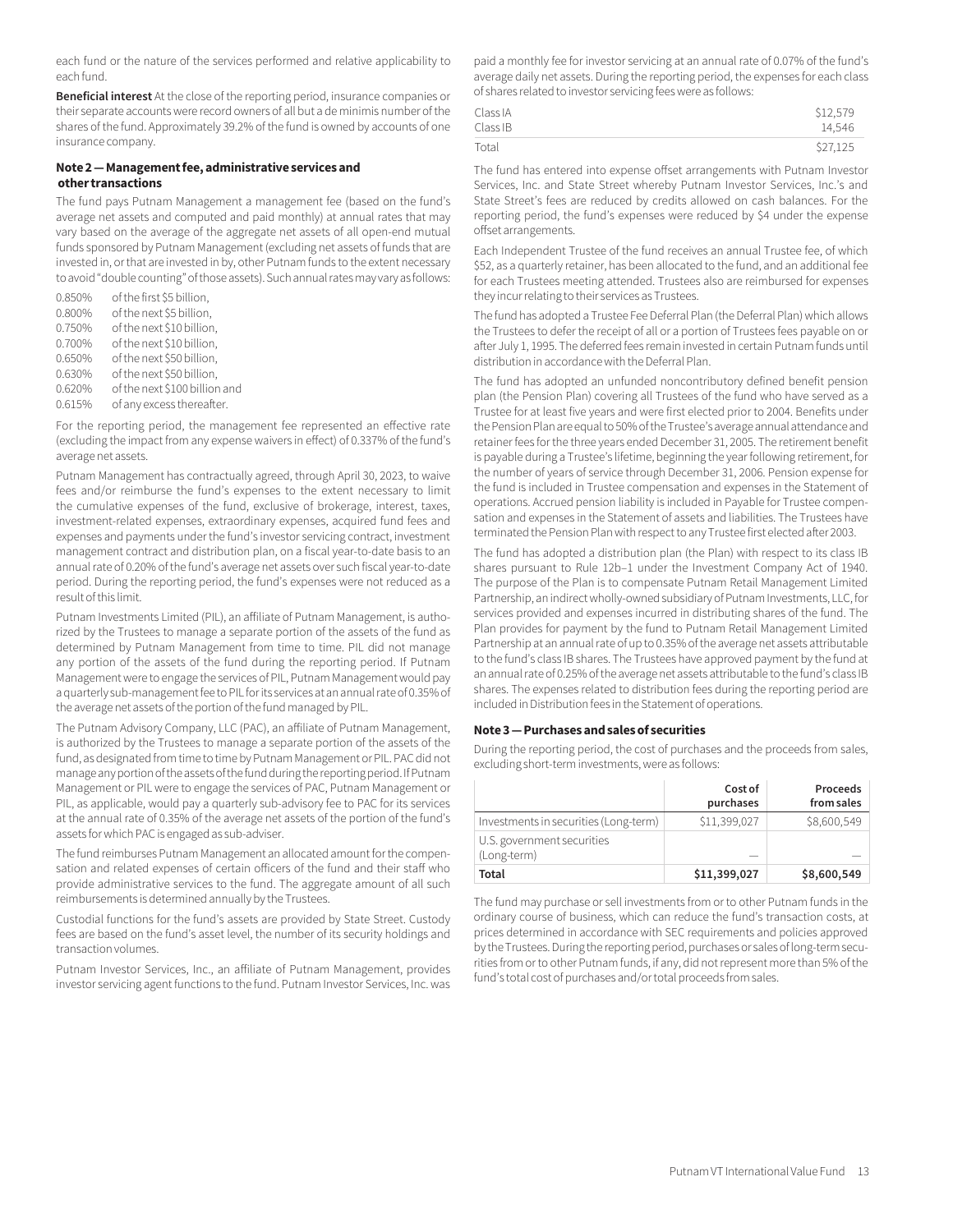#### **Note 4 — Capital shares**

At the close of the reporting period, there were an unlimited number of shares of beneficial interest authorized. Subscriptions and redemptions are presented at the omnibus level. Transactions in capital shares were as follows:

|                                                                   | <b>Class IA shares</b>   |               |                     |               | Class IB shares |                          |                     |             |  |
|-------------------------------------------------------------------|--------------------------|---------------|---------------------|---------------|-----------------|--------------------------|---------------------|-------------|--|
|                                                                   | Six months ended 6/30/21 |               | Year ended 12/31/20 |               |                 | Six months ended 6/30/21 | Year ended 12/31/20 |             |  |
|                                                                   | <b>Shares</b>            | Amount        | <b>Shares</b>       | Amount        | <b>Shares</b>   | Amount                   | <b>Shares</b>       | Amount      |  |
| Shares sold                                                       | 94,861                   | \$1,068,749   | 139,481             | \$1,216,815   | 981,711         | \$10,990,079             | 1,088,098           | \$9,492,140 |  |
| Shares issued in connection with<br>reinvestment of distributions | 113,517                  | 1,243,014     | 169.067             | 1,244,331     | 127,100         | 1,377,765                | 172,620             | 1,258,403   |  |
|                                                                   | 208,378                  | 2,311,763     | 308,548             | 2,461,146     | 1,108,811       | 12,367,844               | 1,260,718           | 10,750,543  |  |
| Shares repurchased                                                | (242,424)                | (2,707,726)   | (496,893)           | (4,458,512)   | (544, 519)      | (6,045,858)              | (896, 826)          | (7,945,263) |  |
| Net increase (decrease)                                           | (34, 046)                | $$$ (395,963) | (188, 345)          | \$(1,997,366) | 564,292         | \$6,321,986              | 363,892             | \$2,805,280 |  |

#### **Note 5 — Affiliated transactions**

Transactions during the reporting period with any company which is under common ownership or control were as follows:

| Name of affiliate                   | Fair value as of<br>12/31/20 | Purchase cost | Sale proceeds | Investment income | Shares outstanding<br>and fair value as of<br>6/30/21 |
|-------------------------------------|------------------------------|---------------|---------------|-------------------|-------------------------------------------------------|
| Short-term investments              |                              |               |               |                   |                                                       |
| Putnam Short Term Investment Fund*  | \$1,033,450                  | \$8,791,080   | \$7.134.773   | \$969             | \$2,689,757                                           |
| <b>Total Short-term investments</b> | \$1,033,450                  | \$8,791,080   | \$7,134,773   | \$969             | \$2,689,757                                           |

\*Management fees charged to Putnam Short Term Investment Fund have been waived by Putnam Management. There were no realized or unrealized gains or losses during the period.

#### **Note 6 — Market, credit and other risks**

In the normal course of business, the fund trades financial instruments and enters into financial transactions where risk of potential loss exists due to changes in the market (market risk) or failure of the contracting party to the transaction to perform (credit risk). The fund may be exposed to additional credit risk that an institution or other entity with which the fund has unsettled or open transactions will default. Investments in foreign securities involve certain risks, including those related to economic instability, unfavorable political developments, and currency fluctuations.

Beginning in January 2020, global financial markets have experienced, and may continue to experience, significant volatility resulting from the spread of a virus known as Covid–19. The outbreak of Covid–19 has resulted in travel and border restrictions, quarantines, supply chain disruptions, lower consumer demand, and general market uncertainty. The effects of Covid–19 have adversely affected, and may continue to adversely affect, the global economy, the economies of certain nations, and individual issuers, all of which may negatively impact the fund's performance.

#### **Note 7 — Summary of derivative activity**

The volume of activity for the reporting period for any derivative type that was held during the period is listed below and was based on an average of the holdings at the end of each fiscal quarter:

| Forward currency contracts (contract amount) | ~41.300.000 |
|----------------------------------------------|-------------|
|----------------------------------------------|-------------|

The following is a summary of the fair value of derivative instruments as of the close of the reporting period:

#### **Fair value of derivative instruments as of the close of the reporting period**

|                                                                                             | Asset derivatives                               |                   | Liability derivatives                           |                   |  |
|---------------------------------------------------------------------------------------------|-------------------------------------------------|-------------------|-------------------------------------------------|-------------------|--|
| Derivatives not accounted for as hedging<br>$^{\circ}$ instruments under ASC 815 $^{\circ}$ | Statement of assets and<br>liabilities location | <b>Fair value</b> | Statement of assets and<br>liabilities location | <b>Fair value</b> |  |
| Foreign exchange contracts                                                                  | Receivables                                     | \$283.041         | Pavables                                        | \$545,056         |  |
| Total                                                                                       |                                                 | \$283,041         |                                                 | \$545,056         |  |

The following is a summary of realized and change in unrealized gains or losses of derivative instruments in the Statement of operations for the reporting period (Note 1):

**Amount of realized gain or (loss) on derivatives recognized in net gain or (loss) on investments**

| Derivatives not accounted for as hedging instruments under ASC 815 | Forward currency contracts | Total       |
|--------------------------------------------------------------------|----------------------------|-------------|
| Foreign exchange contracts                                         | \$(157,279)                | \$(157,279) |
| Total                                                              | \$(157, 279)               | \$(157,279) |

#### **Change in unrealized appreciation or (depreciation) on derivatives recognized in net gain or (loss) on investments**

| Derivatives not accounted for as hedging instruments under ASC 815 | Forward currency contracts | Total       |
|--------------------------------------------------------------------|----------------------------|-------------|
| Foreign exchange contracts                                         | \$(249,900)                | \$(249,900) |
| Total                                                              | \$(249,900)                | \$(249,900) |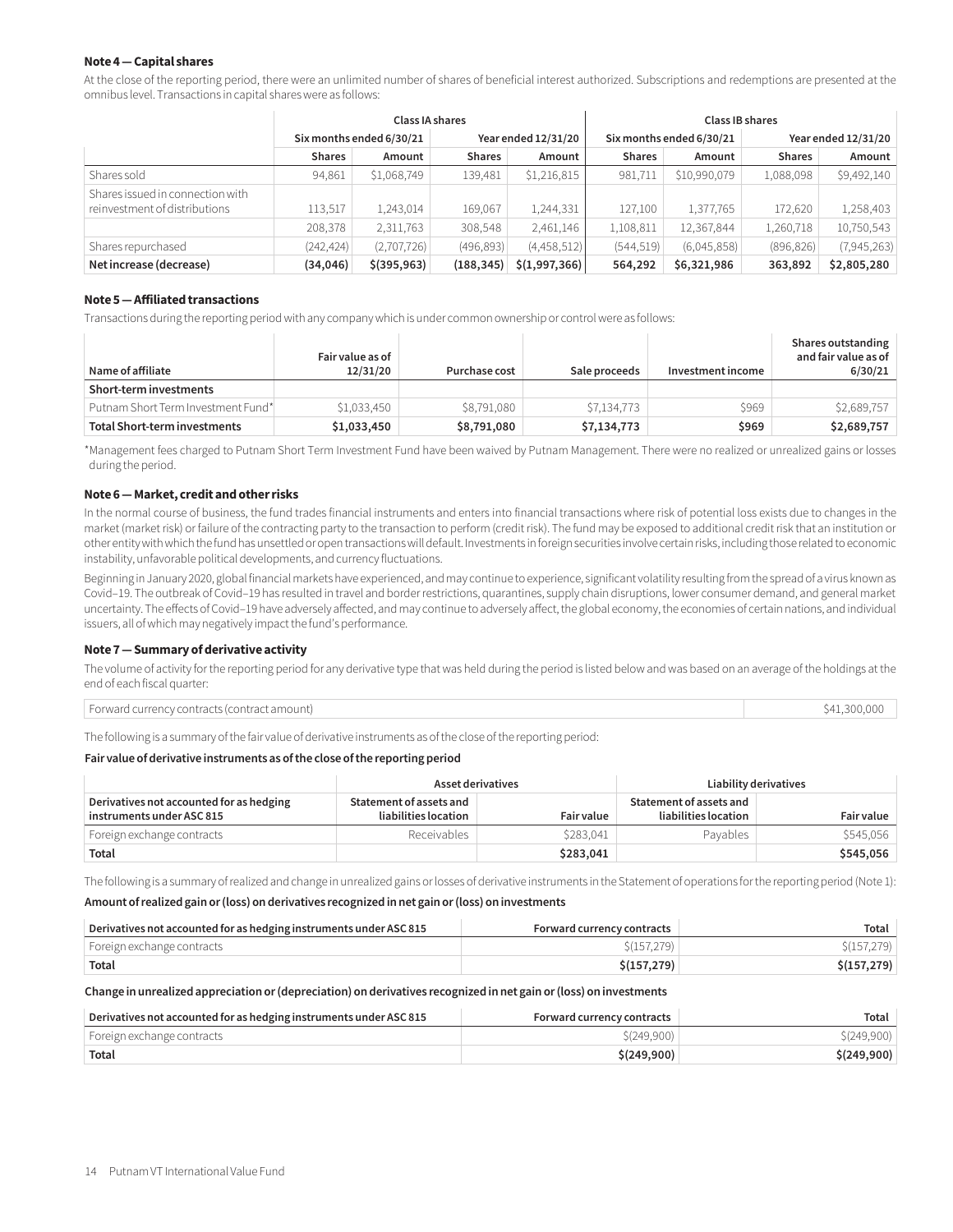This page intentionally left blank.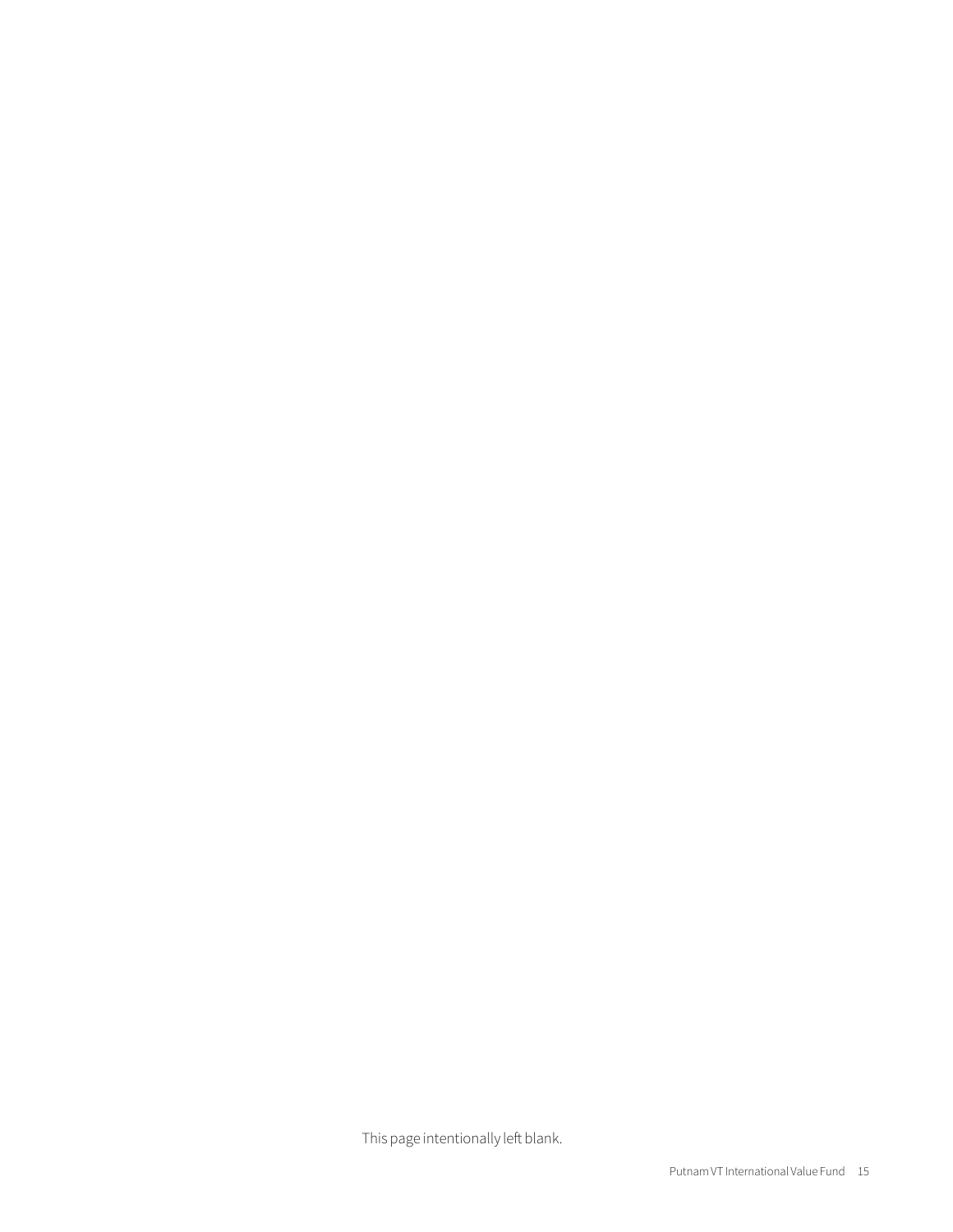#### **Note 8 — Offsetting of financial and derivative assets and liabilities**

The following table summarizes any derivatives, repurchase agreements and reverse repurchase agreements, at the end of the reporting period, that are subject to an enforceable master netting agreement or similar agreement. For securities lending transactions or borrowing transactions associated with securities sold short, if any, see Note 1. For financial reporting purposes, the fund does not offset financial assets and financial liabilities that are subject to the master netting agreements in the Statement of assets and liabilities.

|                                                       |              | $\cup$    |           | man Sach<br>rational | $\circ$<br>nk USA,<br>Associat<br>요 일 | ರ<br>$\overline{\phantom{0}}$<br>JPMorgan<br>Bank N.A. |
|-------------------------------------------------------|--------------|-----------|-----------|----------------------|---------------------------------------|--------------------------------------------------------|
|                                                       | Bank<br>N.A. |           | 콩         | Goldr<br>Interi      | HSBC<br>Nation                        |                                                        |
| Assets:                                               |              |           |           |                      |                                       |                                                        |
| Forward currency contracts#                           | \$23,396     | \$1,510   | \$83,110  | \$20,698             | \$32,161                              | \$20,580                                               |
| <b>Total Assets</b>                                   | \$23,396     | \$1,510   | \$83,110  | \$20,698             | \$32,161                              | \$20,580                                               |
| Liabilities:                                          |              |           |           |                      |                                       |                                                        |
| Forward currency contracts#                           | 44,752       | 8,090     | 57,675    | 36,071               | 94,055                                | 82,270                                                 |
| <b>Total Liabilities</b>                              | \$44,752     | \$8,090   | \$57,675  | \$36,071             | \$94,055                              | \$82,270                                               |
| <b>Total Financial and Derivative</b>                 |              |           |           |                      |                                       |                                                        |
| <b>Net Assets</b>                                     | \$(21, 356)  | \$(6,580) | \$25,435  | \$(15, 373)          | \$(61, 894)                           | \$ (61, 690)                                           |
| Total collateral                                      |              |           |           |                      |                                       |                                                        |
| received (pledged) <sup>†##</sup>                     | $S-$         | $S-$      | $S-$      | $S-$                 | $S-$                                  | $\zeta-$                                               |
| Net amount                                            | \$(21,356)   | \$(6,580) | \$25,435  | \$(15, 373)          | \$ (61,894)                           | \$ (61,690)                                            |
| Controlled collateral received                        |              |           |           |                      |                                       |                                                        |
| (including TBA commitments)**                         | $S-$         | $\zeta-$  | $\zeta$ — | $S-$                 | $S-$                                  | $S-$                                                   |
| Uncontrolled collateral received                      | $S-$         | $S-$      | $S-$      | $S-$                 | $S-$                                  | $\zeta$ —                                              |
| Collateral (pledged) (including<br>TBA commitments)** | $\zeta$ —    | $\zeta-$  | $S-$      | $S-$                 | $S-$                                  | $\zeta$ —                                              |

\*Excludes premiums, if any. Included in unrealized appreciation and depreciation on OTC swap contracts on the Statement of assets and liabilities.

\*\* Included with Investments in securities on the Statement of assets and liabilities.

†Additional collateral may be required from certain brokers based on individual agreements.

#Covered by master netting agreement (Note 1).

##Any over-collateralization of total financial and derivative net assets is not shown. Collateral may include amounts related to unsettled agreements.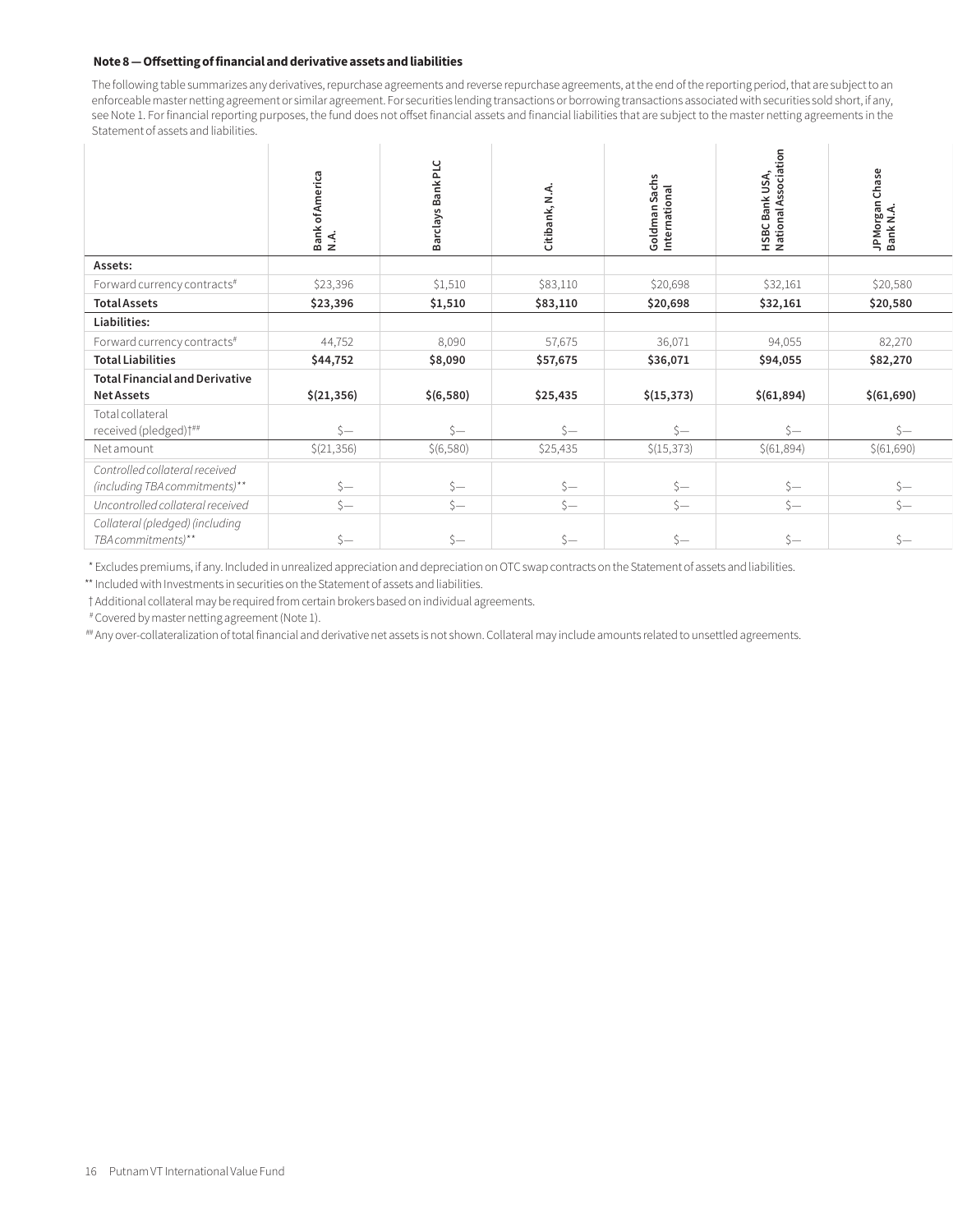| Morgan Stanley &<br>  Co. International<br>  PLC | ىد<br>NatV<br>PLC | Ě<br>State Street Ba<br>and Trust Co. | ೭<br>Toront<br>Bank | $\sqrt{2}$<br>$\mathbf{m}$<br>$\Box$ | <b>b.D</b><br>WestP<br>Corp. | Total        |
|--------------------------------------------------|-------------------|---------------------------------------|---------------------|--------------------------------------|------------------------------|--------------|
|                                                  |                   |                                       |                     |                                      |                              |              |
| \$15,384                                         | \$34,648          | \$41,286                              | $S-$                | \$10,268                             | $S-$                         | \$283,041    |
| \$15,384                                         | \$34,648          | \$41,286                              | $s-$                | \$10,268                             | $$ -$                        | \$283,041    |
|                                                  |                   |                                       |                     |                                      |                              |              |
| 26,584                                           | 70,719            | 41,595                                | 8,376               | 56,149                               | 18,720                       | 545,056      |
| \$26,584                                         | \$70,719          | \$41,595                              | \$8,376             | \$56,149                             | \$18,720                     | \$545,056    |
| \$(11, 200)                                      | \$(36,071)        | \$(309)                               | \$(8,376)           | \$ (45, 881)                         | \$(18, 720)                  | \$(262, 015) |
| $S-$                                             | $S-$              | $\zeta-$                              | $S-$                | $S-$                                 | $S-$                         |              |
| \$(11,200)                                       | \$ (36,071)       | \$(309)                               | \$ (8,376)          | $\frac{1}{2}(45,881)$                | \$(18, 720)                  |              |
|                                                  |                   |                                       |                     |                                      |                              |              |
| $\zeta-$                                         | $S-$              | $\zeta-$                              | $S-$                | $S-$                                 | $S-$                         | $s-$         |
| $\zeta-$                                         | $S-$              | $\zeta-$                              | $S-$                | $s-$                                 | $S-$                         | $S-$         |
| $\zeta-$                                         | $S-$              | $\zeta-$                              | $S-$                | $S-$                                 | $\zeta-$                     | $S-$         |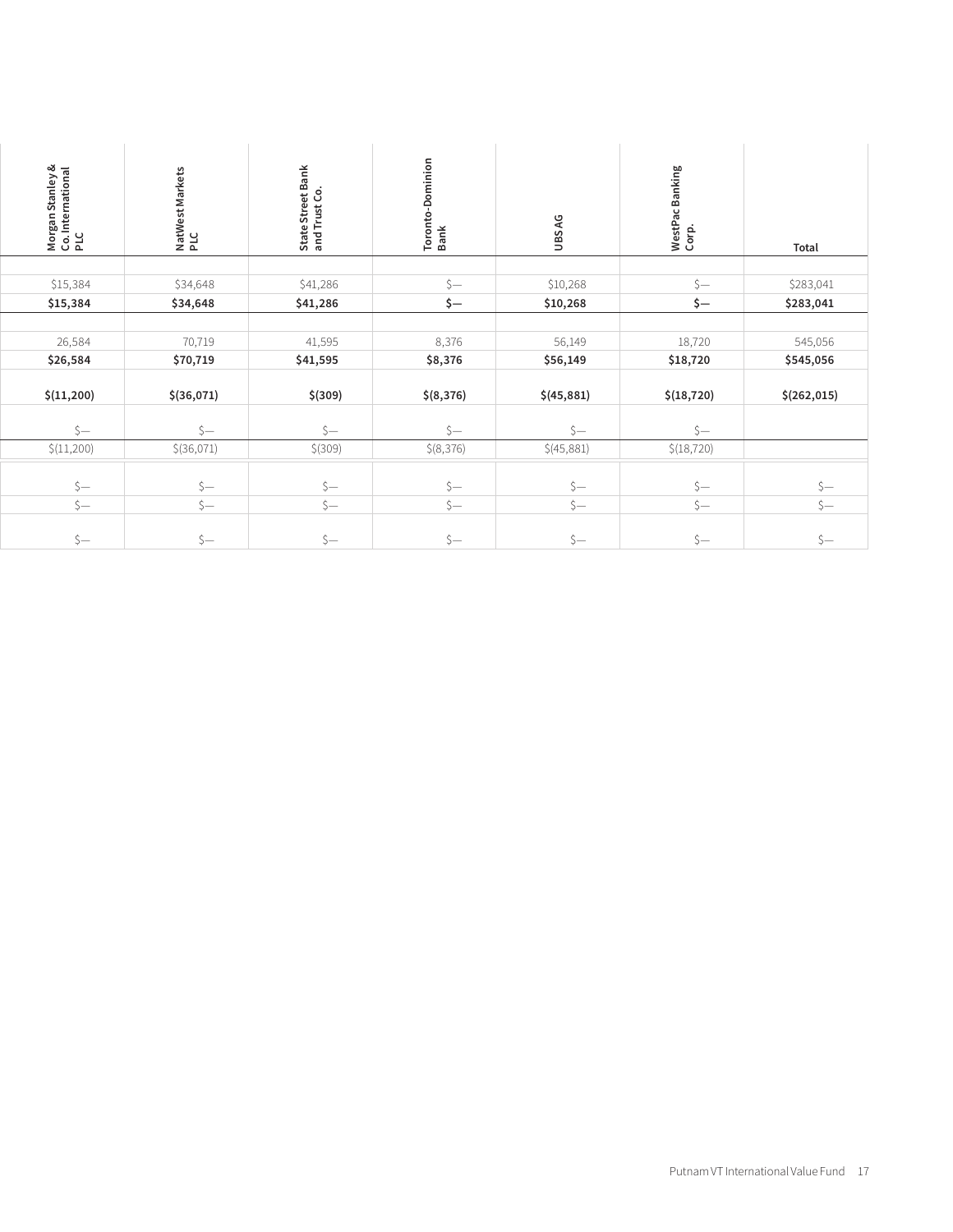# **Trustee approval of management contract**

#### **General conclusions**

The Board of Trustees of The Putnam Funds oversees the management of each fund and, as required by law, determines annually whether to approve the continuance of your fund's management contract with Putnam Investment Management, LLC ("Putnam Management"), the sub-management contract with respect to your fund between Putnam Management and its affiliate, Putnam Investments Limited ("PIL"), and the sub-advisory contract among Putnam Management, PIL, and another affiliate, The Putnam Advisory Company ("PAC"). The Board, with the assistance of its Contract Committee, requests and evaluates all information it deems reasonably necessary under the circumstances in connection with its annual contract review. The Contract Committee consists solely of Trustees who are not "interested persons" (as this term is defined in the Investment Company Act of 1940, as amended (the "1940 Act")) of The Putnam Funds ("Independent Trustees").

At the outset of the review process, members of the Board's independent staff and independent legal counsel considered any possible changes to the annual contract review materials furnished to the Contract Committee during the course of the previous year's review and, as applicable, identified those changes to Putnam Management. Following these discussions and in consultation with the Contract Committee, the Independent Trustees' independent legal counsel requested that Putnam Management and its affiliates furnish specified information, together with any additional information that Putnam Management considered relevant, to the Contract Committee. Over the course of several months ending in June 2021, the Contract Committee met on a number of occasions with representatives of Putnam Management, and separately in executive session, to consider the information that Putnam Management provided. Throughout this process, the Contract Committee was assisted by the members of the Board's independent staff and by independent legal counsel for The Putnam Funds and the Independent Trustees.

In May 2021, the Contract Committee met in executive session to discuss and consider its recommendations with respect to the continuance of the contracts. At the Trustees' June 2021 meeting, the Contract Committee met in executive session with the other Independent Trustees to review a summary of the key financial, performance and other data that the Contract Committee considered in the course of its review. The Contract Committee then presented its written report, which summarized the key factors that the Committee had considered and set forth its recommendations. The Contract Committee recommended, and the Independent Trustees approved, the continuance of your fund's management, submanagement and sub-advisory contracts, effective July 1, 2021. (Because PIL and PAC are affiliates of Putnam Management and Putnam Management remains fully responsible for all services provided by PIL and PAC, the Trustees have not attempted to evaluate PIL or PAC as separate entities, and all subsequent references to Putnam Management below should be deemed to include reference to PIL and PAC as necessary or appropriate in the context.)

The Independent Trustees' approval was based on the following conclusions:

• That the fee schedule in effect for your fund represented reasonable compensation in light of the nature and quality of the services being provided to the fund, the fees paid by competitive funds, the costs incurred by Putnam Management in providing services to the fund, and the application of certain reductions and waivers noted below; and

18 Putnam VT International Value Fund

• That the fee schedule in effect for your fund represented an appropriate sharing between fund shareholders and Putnam Management of any economies of scale as may exist in the management of the fund at current asset levels.

These conclusions were based on a comprehensive consideration of all information provided to the Trustees and were not the result of any single factor. Some of the factors that figured particularly in the Trustees' deliberations and how the Trustees considered these factors are described below, although individual Trustees may have evaluated the information presented differently, giving different weights to various factors. It is also important to recognize that the management arrangements for your fund and the other Putnam funds are the result of many years of review and discussion between the Independent Trustees and Putnam Management, that some aspects of the arrangements may receive greater scrutiny in some years than others, and that the Trustees' conclusions may be based, in part, on their consideration of fee arrangements in previous years. For example, with certain exceptions primarily involving newly launched or repositioned funds, the current fee arrangements under the vast majority of the funds' management contracts were first implemented at the beginning of 2010 following extensive review by the Contract Committee and discussions with representatives of Putnam Management, as well as approval by shareholders.

#### **Management fee schedules and total expenses**

The Trustees reviewed the management fee schedules in effect for all Putnam funds, including fee levels and breakpoints. Under its management contract, your fund has the benefit of breakpoints in its management fee schedule that provide shareholders with reduced fee levels as assets under management in the Putnam family of funds increase. The Trustees also reviewed the total expenses of each Putnam fund, recognizing that in most cases management fees represented the major, but not the sole, determinant of total costs to fund shareholders. (Two funds have implemented so-called "all-in" management fees covering substantially all routine fund operating costs.)

In reviewing fees and expenses, the Trustees generally focus their attention on material changes in circumstances — for example, changes in assets under management, changes in a fund's investment strategy, changes in Putnam Management's operating costs or profitability, or changes in competitive practices in the mutual fund industry — that suggest that consideration of fee changes might be warranted. The Trustees concluded that the circumstances did not indicate that changes to the management fee schedule for your fund would be appropriate at this time.

As in the past, the Trustees also focused on the competitiveness of each fund's total expense ratio. In order to support the effort to have fund expenses meet competitive standards, the Trustees and Putnam Management and the funds' investor servicing agent, Putnam Investor Services, Inc. ("PSERV"), have implemented expense limitations that were in effect during your fund's fiscal year ending in 2020. These expense limitations were: (i) a contractual expense limitation applicable to specified openend funds, including your fund, of 25 basis points on investor servicing fees and expenses and (ii) a contractual expense limitation applicable to specified open-end funds, including your fund, of 20 basis points on so-called "other expenses" (i.e., all expenses exclusive of management fees, distribution fees, investor servicing fees, investment-related expenses, interest, taxes, brokerage commissions, acquired fund fees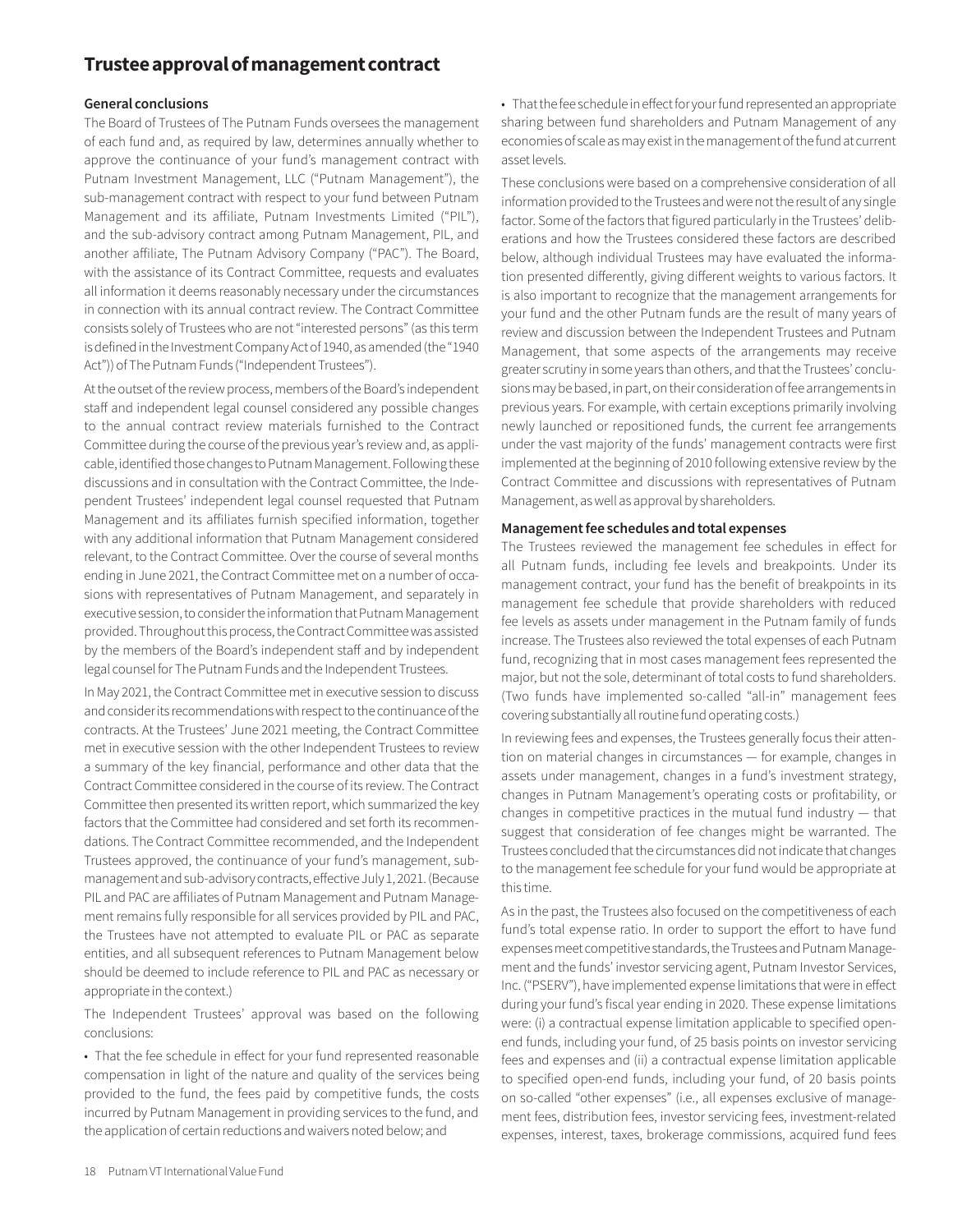and expenses and extraordinary expenses). These expense limitations attempt to maintain competitive expense levels for the funds. Most funds, including your fund, had sufficiently low expenses that these expense limitations were not operative during their fiscal years ending in 2020. Putnam Management and PSERV have agreed to maintain these expense limitations until at least April 30, 2023. The support of Putnam Management and PSERV for these expense limitation arrangements was an important factor in the Trustees' decision to approve the continuance of your fund's management, sub-management and sub-advisory contracts.

The Trustees reviewed comparative fee and expense information for a custom group of competitive funds selected by Broadridge Financial Solutions, Inc. ("Broadridge"). This comparative information included your fund's percentile ranking for effective management fees and total expenses (excluding any applicable 12b-1 fees), which provides a general indication of your fund's relative standing. In the custom peer group, your fund ranked in the first quintile in effective management fees (determined for your fund and the other funds in the custom peer group based on fund asset size and the applicable contractual management fee schedule) and in the fourth quintile in total expenses (excluding any applicable 12b-1 fees) as of December 31, 2020. The first quintile represents the least expensive funds and the fifth quintile the most expensive funds. The fee and expense data reported by Broadridge as of December 31, 2020 reflected the most recent fiscal year-end data available in Broadridge's database at that time.

In connection with their review of fund management fees and total expenses, the Trustees also reviewed the costs of the services provided and the profits realized by Putnam Management and its affiliates from their contractual relationships with the funds. This information included trends in revenues, expenses and profitability of Putnam Management and its affiliates relating to the investment management, investor servicing and distribution services provided to the funds. In this regard, the Trustees also reviewed an analysis of the revenues, expenses and profitability of Putnam Management and its affiliates, allocated on a fund-by-fund basis, with respect to the funds' management, distribution, and investor servicing contracts. For each fund, the analysis presented information about revenues, expenses and profitability for each of the agreements separately and for the agreements taken together on a combined basis. The Trustees concluded that, at current asset levels, the fee schedules in place for the Putnam funds, including the fee schedule for your fund, represented reasonable compensation for the services being provided and represented an appropriate sharing between fund shareholders and Putnam Management of any economies of scale as may exist in the management of the Putnam funds at that time.

The information examined by the Trustees in connection with their annual contract review for the Putnam funds included information regarding services provided and fees charged by Putnam Management and its affiliates to other clients, including defined benefit pension and profit-sharing plans, sub-advised mutual funds, private funds sponsored by affiliates of Putnam Management, model-only separately managed accounts and Putnam Management's newly launched exchange-traded funds. This information included, in cases where a product's investment strategy corresponds with a fund's strategy, comparisons of those fees with fees charged to the Putnam funds, as well as an assessment of the differences in the services provided to these clients as compared to the services provided to the Putnam funds. The Trustees observed that the differences in fee rates between these clients and the Putnam funds are by no means uniform when examined by individual asset sectors, suggesting that differences in the pricing of investment management services to these types of clients may reflect, among other things, historical competitive forces operating in separate marketplaces. The Trustees considered the fact that in many cases fee rates across different asset classes are higher on average for mutual funds than for other clients, and the Trustees also considered the differences between the services that Putnam Management provides to the Putnam funds and those that it provides to its other clients. The Trustees did not rely on these comparisons to any significant extent in concluding that the management fees paid by your fund are reasonable.

#### **Investment performance**

The quality of the investment process provided by Putnam Management represented a major factor in the Trustees' evaluation of the quality of services provided by Putnam Management under your fund's management contract. The Trustees were assisted in their review of Putnam Management's investment process and performance by the work of the investment oversight committees of the Trustees and the full Board of Trustees, which meet on a regular basis with individual portfolio managers and with senior management of Putnam Management's Investment Division throughout the year. The Trustees concluded that Putnam Management generally provides a high-quality investment process — based on the experience and skills of the individuals assigned to the management of fund portfolios, the resources made available to them, and in general Putnam Management's ability to attract and retain high-quality personnel — but also recognized that this does not guarantee favorable investment results for every fund in every time period.

The Trustees considered that, in the aggregate, The Putnam Funds generally performed well in 2020, which Putnam Management characterized as a challenging year with significant volatility and varied market dynamics. On an asset-weighted basis, the Putnam funds ranked in the second quartile of their peers as determined by Lipper Inc. ("Lipper") for the year ended December 31, 2020 and, on an asset-weighted-basis, delivered a gross return that was 2.3% ahead of their benchmarks in 2020. In addition to the performance of the individual Putnam funds, the Trustees considered, as they had in prior years, the performance of The Putnam Fund complex versus competitor fund complexes. In this regard, the Trustees observed that The Putnam Funds' relative performance, as reported in the Barron's/Lipper Fund Families survey, continued to be exceptionally strong over the long term, with The Putnam Funds ranking as the 3rd best performing mutual fund complex out of 44 complexes for the ten-year period, with 2020 marking the fourth consecutive year that The Putnam Funds have ranked in the top ten fund complexes for the ten-year period. The Trustees noted that The Putnam Funds' performance was solid over the one- and five-year periods, with The Putnam Funds ranking 22nd out of 53 complexes and 14th out of 50 complexes, respectively. In addition to the Barron's/Lipper Fund Families Survey, the Trustees also considered the funds' ratings assigned by Morningstar Inc., noting that 26 of the funds were four- or five-star rated at the end of 2020 (representing an increase of four funds year-over-year) and that this included seven funds that had achieved a five-star rating (representing an increase of two funds year-over-year). They also noted, however, the disappointing investment performance of some funds for periods ended December 31, 2020 and considered information provided by Putnam Management regarding the factors contributing to the underperformance and actions being taken to improve the performance of these particular funds. The Trustees indicated their intention to continue to monitor closely the performance of those funds and evaluate whether additional actions to address areas of underperformance may be warranted.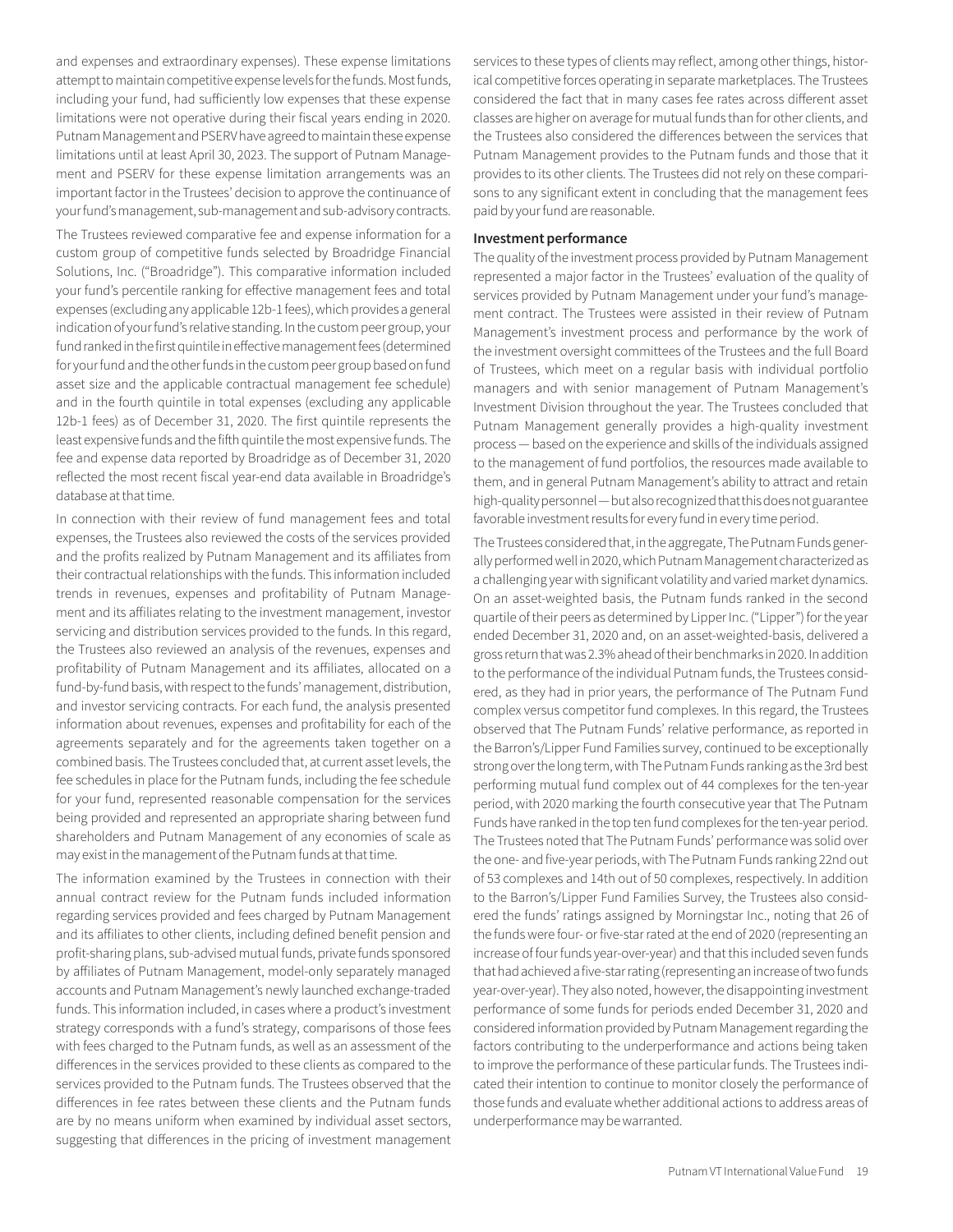For purposes of the Trustees' evaluation of the Putnam funds' investment performance, the Trustees generally focus on a competitive industry ranking of each fund's total net return over a one-year, three-year and five-year period. For a number of Putnam funds with relatively unique investment mandates for which Putnam Management informed the Trustees that meaningful competitive performance rankings are not considered to be available, the Trustees evaluated performance based on their total gross and net returns and comparisons of those returns to the returns of selected investment benchmarks. In the case of your fund, the Trustees considered that its class IA share cumulative total return performance at net asset value was in the following quartiles of its Lipper peer group (Lipper VP (Underlying Funds) — International Large-Cap Value Funds) for the one-year, three-year and five-year periods ended December 31, 2020 (the first quartile representing the best-performing funds and the fourth quartile the worst-performing funds):

| One-year period | Three-year period | Five-year period |
|-----------------|-------------------|------------------|
|                 |                   |                  |

Over each of the one-year, three-year and five-year periods ended December 31, 2020, there were 14 funds in your fund's Lipper peer group. (When considering performance information, shareholders should be mindful that past performance is not a guarantee of future results.)

The Trustees considered Putnam Management's continued efforts to support fund performance through certain initiatives, including structuring compensation for portfolio managers to enhance accountability for fund performance, emphasizing accountability in the portfolio management process, and affirming its commitment to a fundamentaldriven approach to investing. The Trustees noted further that Putnam Management had made selective hires and internal promotions in 2020 to strengthen its investment team.

#### **Brokerage and soft-dollar allocations; investor servicing**

The Trustees considered various potential benefits that Putnam Management may receive in connection with the services it provides under the management contract with your fund. These include benefits related to brokerage allocation and the use of soft dollars, whereby a portion of the commissions paid by a fund for brokerage may be used to acquire research services that are expected to be useful to Putnam Management in managing the assets of the fund and of other clients. Subject to policies established by the Trustees, soft dollars generated by these means are used predominantly to acquire brokerage and research services (including third-party research and market data) that enhance Putnam Management's investment capabilities and supplement Putnam Management's internal research efforts. The Trustees indicated their continued intent to monitor regulatory and industry developments in this area with the assistance of their Brokerage Committee. In addition, with the assistance of their Brokerage Committee, the Trustees indicated their continued intent to monitor the allocation of the Putnam funds' brokerage in order to ensure that the principle of seeking best price and execution remains paramount in the portfolio trading process.

Putnam Management may also receive benefits from payments that the funds make to Putnam Management's affiliates for investor or distribution services. In conjunction with the annual review of your fund's management, sub-management and sub-advisory contracts, the Trustees reviewed your fund's investor servicing agreement with PSERV and its distributor's contract and distribution plans with Putnam Retail Management Limited Partnership ("PRM"), both of which are affiliates of Putnam Management. The Trustees concluded that the fees payable by the funds to PSERV and PRM, as applicable, for such services are fair and reasonable in relation to the nature and quality of such services, the fees paid by competitive funds, and the costs incurred by PSERV and PRM, as applicable, in providing such services. Furthermore, the Trustees were of the view that the investor services provided by PSERV were required for the operation of the funds, and that they were of a quality at least equal to those provided by other providers.